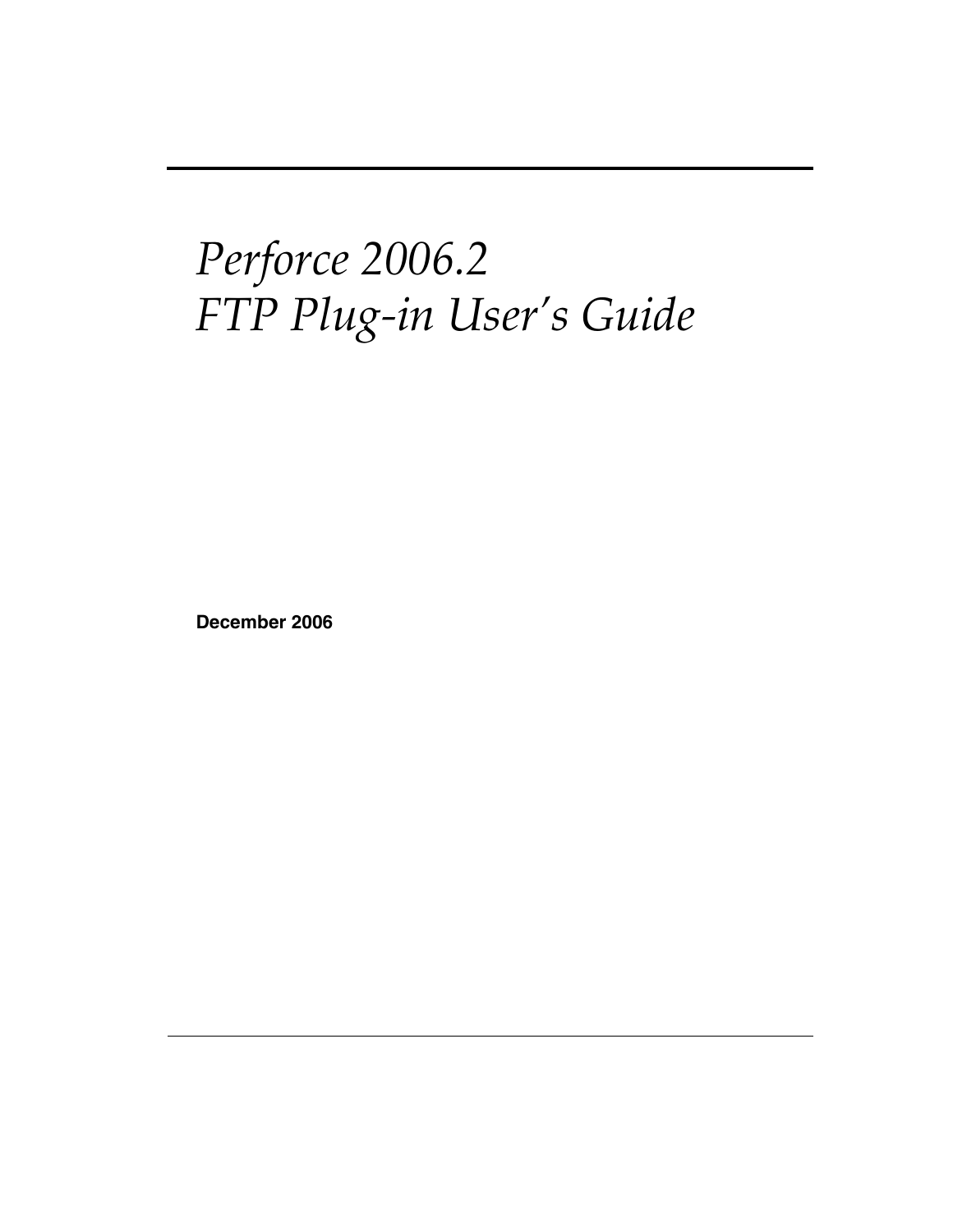This manual copyright 2001-2006 Perforce Software.

All rights reserved.

Perforce software and documentation is available from http://www.perforce.com. You may download and use Perforce programs, but you may not sell or redistribute them. You may download, print, copy, edit, and redistribute the documentation, but you may not sell it, or sell any documentation derived from it. You may not modify or attempt to reverse engineer the programs.

Perforce programs and documents are available from our Web site as is. No warranty or support is provided. Warranties and support, along with higher capacity servers, are sold by Perforce Software.

Perforce Software assumes no responsibility or liability for any errors or inaccuracies that may appear in this book.

By downloading and using our programs and documents you agree to these terms.

Perforce and Inter-File Branching are trademarks of Perforce Software. Perforce software includes software developed by the University of California, Berkeley and its contributors.

All other brands or product names are trademarks or registered trademarks of their respective companies or organizations.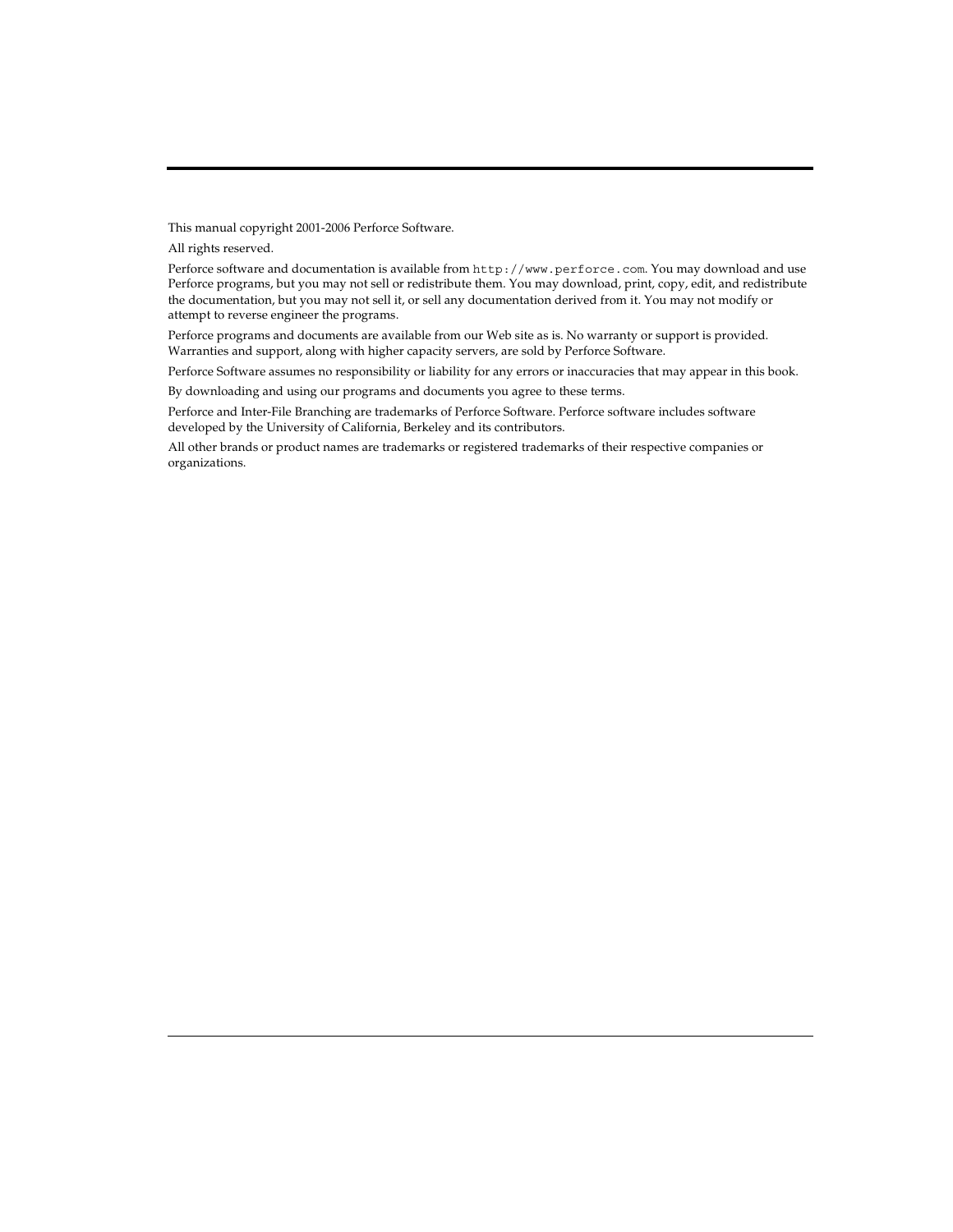# **Table of Contents**

| Preface   |                                                                |  |
|-----------|----------------------------------------------------------------|--|
|           |                                                                |  |
| Chapter 1 |                                                                |  |
|           |                                                                |  |
|           |                                                                |  |
|           |                                                                |  |
|           |                                                                |  |
|           |                                                                |  |
|           |                                                                |  |
|           | (Optional) Configuring P4FTP to start automatically11          |  |
|           | Creating Perforce users and client workspace specifications 12 |  |
|           | Specifying a template for undefined client specifications17    |  |
|           |                                                                |  |
|           |                                                                |  |
|           |                                                                |  |
|           |                                                                |  |
|           |                                                                |  |
|           | Configuring Macromedia Dreamweaver with P4FTP 24               |  |
|           |                                                                |  |
|           |                                                                |  |
|           |                                                                |  |
|           |                                                                |  |
|           |                                                                |  |
|           |                                                                |  |
|           |                                                                |  |
|           |                                                                |  |
|           |                                                                |  |
| Chapter 2 |                                                                |  |
|           |                                                                |  |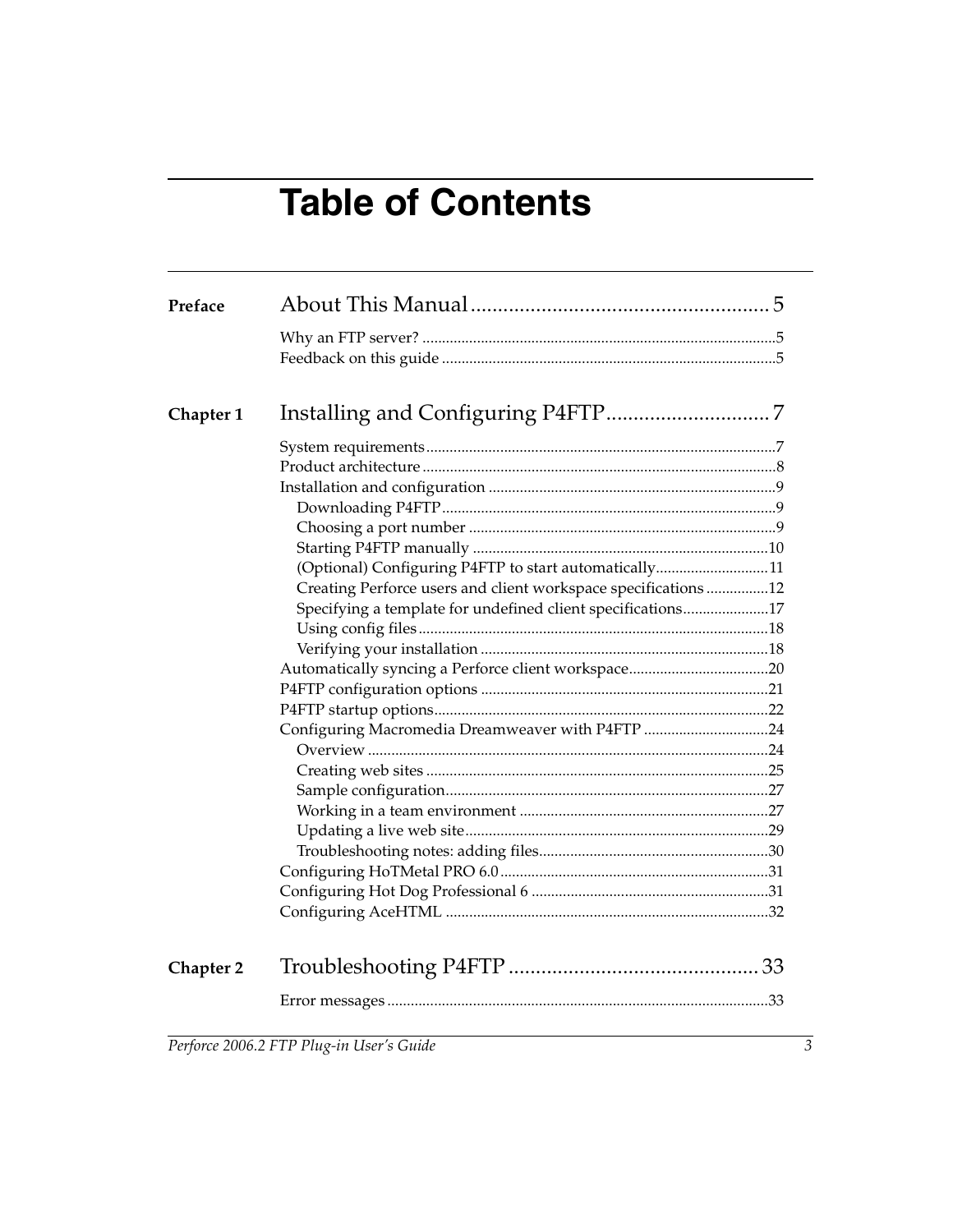| Why aren't my Dreamweaver files visible in Perforce? 33      |  |
|--------------------------------------------------------------|--|
| I created a directory using FTP and it disappeared - why? 34 |  |
| My command-line FTP client/Dreamweaver froze after           |  |
|                                                              |  |
| Why do I have .lck files in my workspace/depot? 34           |  |
|                                                              |  |
|                                                              |  |
|                                                              |  |
|                                                              |  |
|                                                              |  |
|                                                              |  |
|                                                              |  |
|                                                              |  |
|                                                              |  |
|                                                              |  |
|                                                              |  |
|                                                              |  |
|                                                              |  |
|                                                              |  |
|                                                              |  |
|                                                              |  |
|                                                              |  |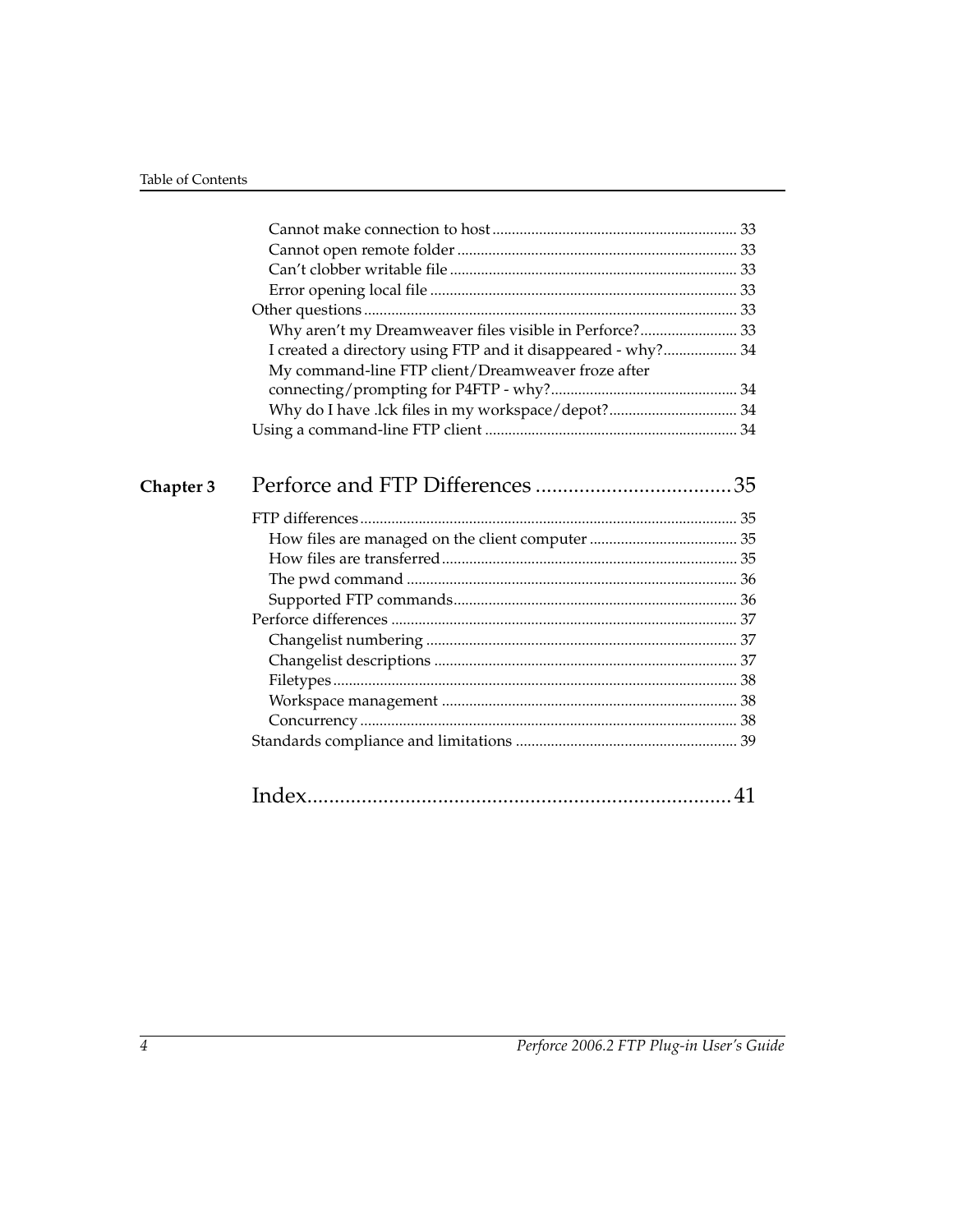# <span id="page-4-0"></span>**Preface About This Manual**

This guide tells you how to install, configure and run the Perforce FTP Plug-in (P4FTP). For details about how to use or administer Perforce, see the documentation at http://www.perforce.com.

## <span id="page-4-1"></span>**Why an FTP server?**

P4FTP enables an FTP client to access files in Perforce depots. For example, you might store shareware in a Perforce depot and use P4FTP to enable non-Perforce users to download the files.

Many development tools commonly used in web development environments are not integrated with software configuration management (SCM) software. The majority of these tools have a built in FTP client for publishing developed works. The Perforce FTP Plug-in uses this built-in FTP client to enable you to use SCM software in conjunction with your web development tools. When you use P4FTP in place of standard FTP, your files are kept in a Perforce depot under version control.

# <span id="page-4-2"></span>**Feedback on this guide**

Please send any comments or corrections to manual@perforce.com.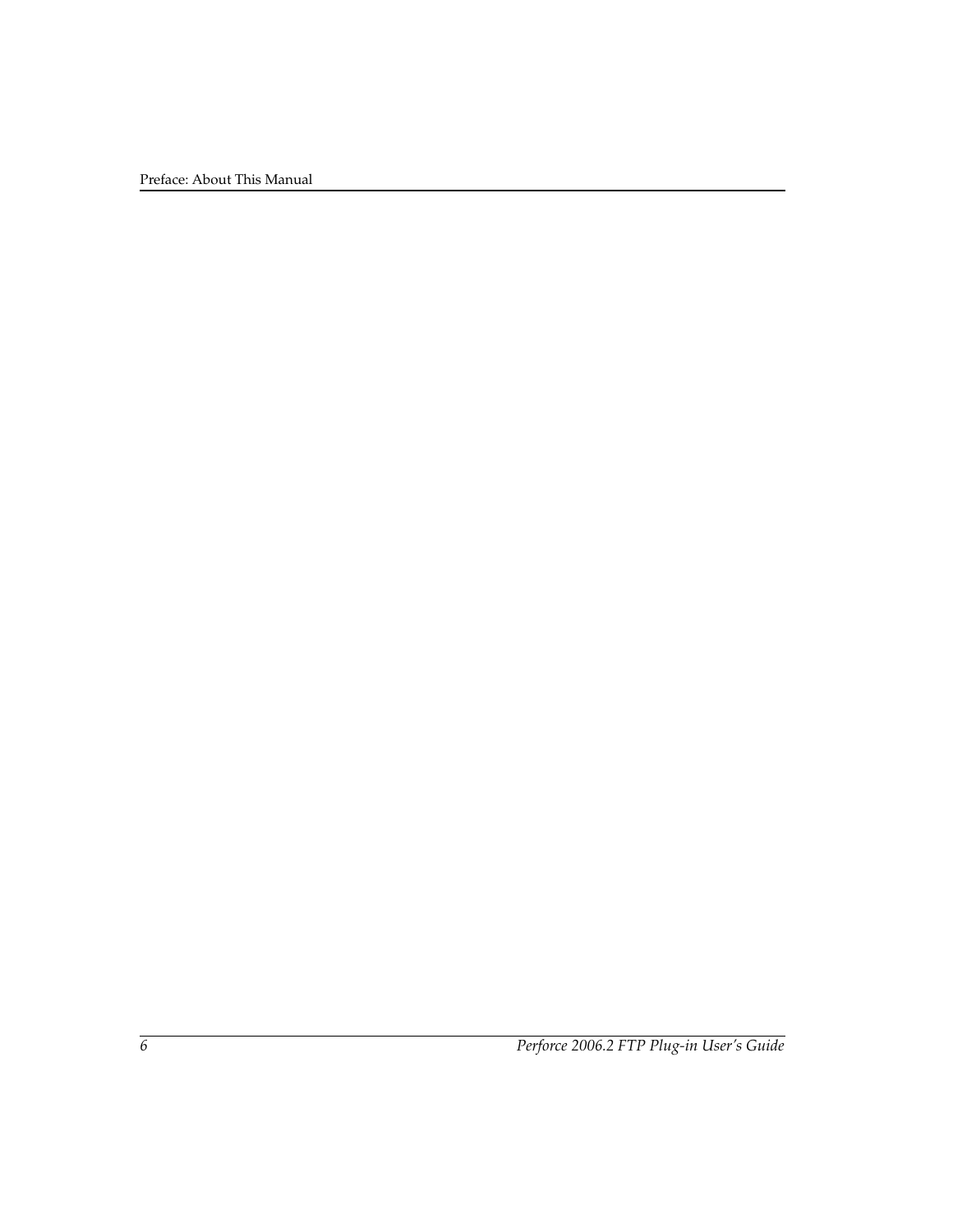# <span id="page-6-0"></span>**Chapter 1 Installing and Configuring P4FTP**

P4FTP is both an FTP server and a Perforce client application. Files that are downloaded from the FTP server are retrieved from the depot, and files that are uploaded are put into the depot. For details, see ["Product architecture" on page 8](#page-7-0).

This chapter tells system administrators how to install and configure P4FTP.

# <span id="page-6-1"></span>**System requirements**

There are four components you need to install and configure to use FTP to access files in Perforce depots:

- FTP client: a command-line client or a web authoring tool such as Dreamweaver, which has an FTP client embedded in it. The FTP client communicates with P4FTP.
- P4FTP: accepts requests from an FTP client and communicates with a Perforce server.
- Perforce server: manages files in central repositories called depots. (Note: if you use versions lower than 2000.2, P4FTP does not display files size when you issue the FTP ls command.)
- Perforce client application: enables you to perform Perforce tasks directly. The most commonly-used Perforce client applications are P4V, the P4 command-line interface, and P4Web.

For details about installing Perforce, refer to the *Perforce System Administrator's Guide*.

The following table shows you where the components are installed. Note that you can install two or more components on the same computer. However, the Perforce server is typically a remote computer, because there is no advantage to be gained by locating your depot on the same computer as the workspace files.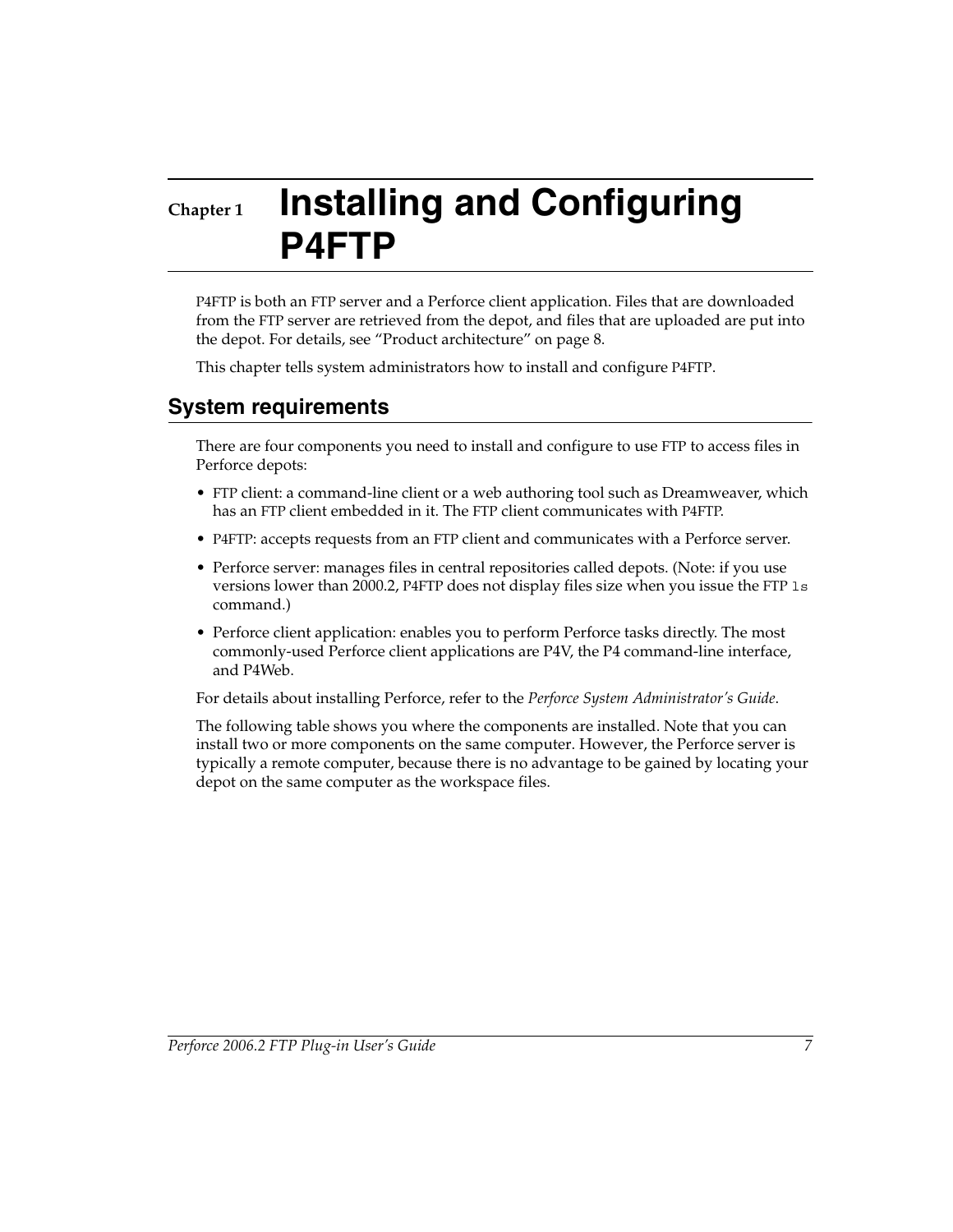| <b>Computer</b> | <b>Description</b>                                                                           | <b>System requirements</b>                        |
|-----------------|----------------------------------------------------------------------------------------------|---------------------------------------------------|
| Client computer | The computer where you<br>work on files.                                                     | FTP client                                        |
|                 |                                                                                              | Network access to the FTP<br>server               |
|                 |                                                                                              | Perforce client application<br>(recommended)      |
| FTP server      | The computer where you<br>run P4FTP.                                                         | P <sub>4</sub> F <sub>T</sub> P                   |
|                 |                                                                                              | Network access to the<br>Perforce server computer |
|                 |                                                                                              | Perforce client application<br>(required)         |
| Perforce server | The computer where the<br>Perforce server runs and<br>where your file repository<br>resides. | Perforce server                                   |

## <span id="page-7-0"></span>**Product architecture**

The following figure shows a high level view of the architecture of P4FTP:



There are some important differences in behavior between P4FTP and a normal FTP server. For details about these differences, refer to [Chapter 3, Perforce and FTP Differences.](#page-34-4)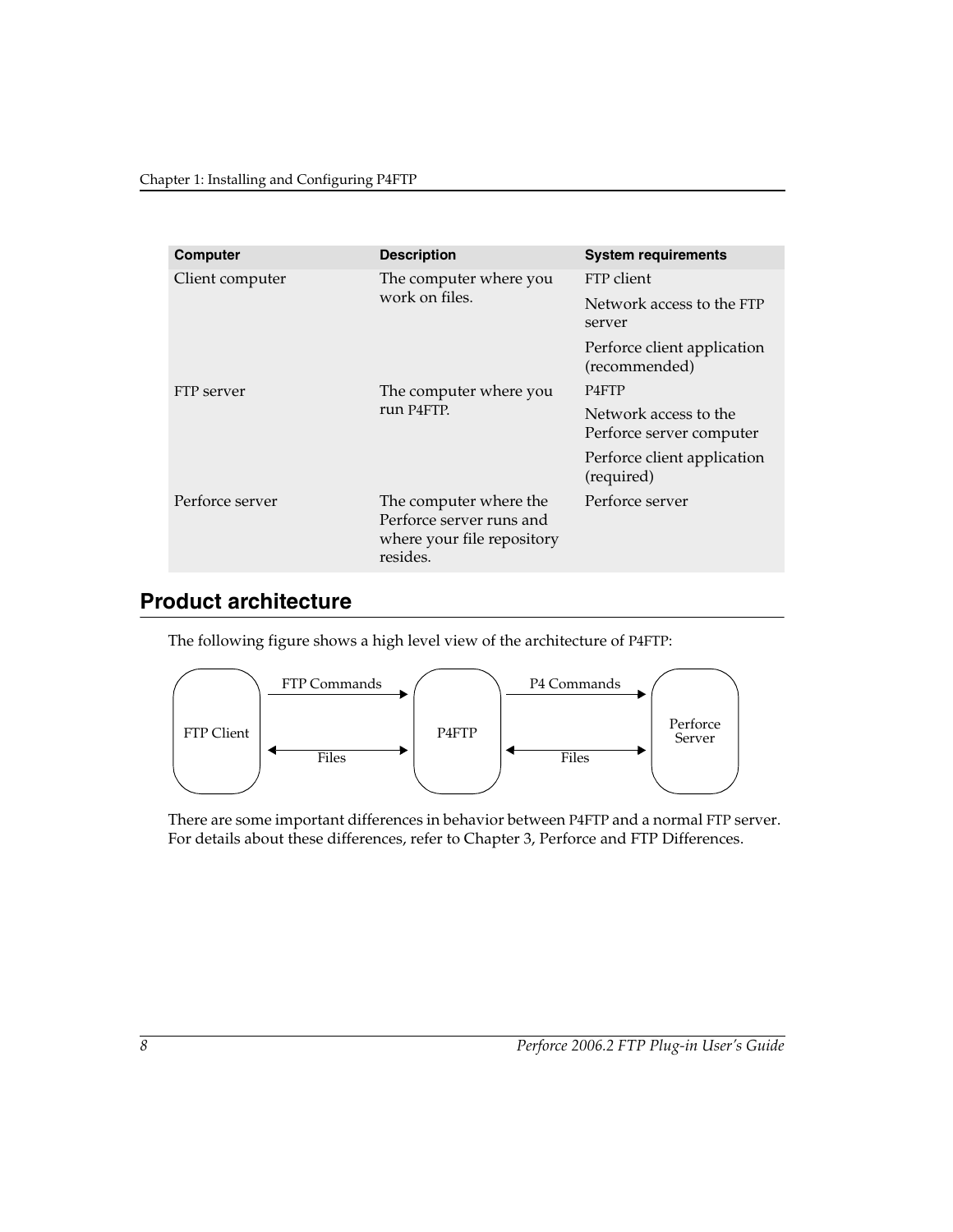## <span id="page-8-0"></span>**Installation and configuration**

To install P4FTP, perform the following steps:

- 1. Download P4FTP.
- 2. Choose a port number.
- 3. Start P4FTP.
- 4. Optionally, configure P4FTP to start automatically when you reboot the computer on which it runs.
- 5. Create Perforce users and workspace specifications.

After you perform these procedures, you can configure web authoring tools such as Macromedia Dreamweaver to use Perforce to store and retrieve your web site files. [See](#page-23-0)  ["Configuring Macromedia Dreamweaver with P4FTP" on page 24](#page-23-0) for details. The following sections tell you how to install P4FTP.

## <span id="page-8-1"></span>**Downloading P4FTP**

To download P4FTP:

1. Launch a web browser and go to:

http://www.perforce.com/perforce/products/p4ftp.html

- 2. On the Perforce product download web page, find the version of P4FTP that is compatible with the platform where you intend to run it.
- 3. Download the file to the directory where you intend to run it.

**Note** Recommended installation directories are:

- Windows: C:\Program Files\Perforce\
- <span id="page-8-3"></span>• UNIX*:* /usr/bin/ or /usr/local/bin/

## <span id="page-8-2"></span>**Choosing a port number**

P4FTP is a modified FTP server. Its default port number is 21, which is also the default port number for standard FTP servers. To avoid port conflicts, you can assign a different port number to P4FTP when you start it, as follows:

- Command line: specify the -1 flag when you start P4FTP.
- <span id="page-8-4"></span>• Windows service: use the p4 set -S command option to set the P4FTPORT environment variable for the service. For details, see ["\(Optional\) Configuring P4FTP to](#page-10-0)  [start automatically" on page 11](#page-10-0).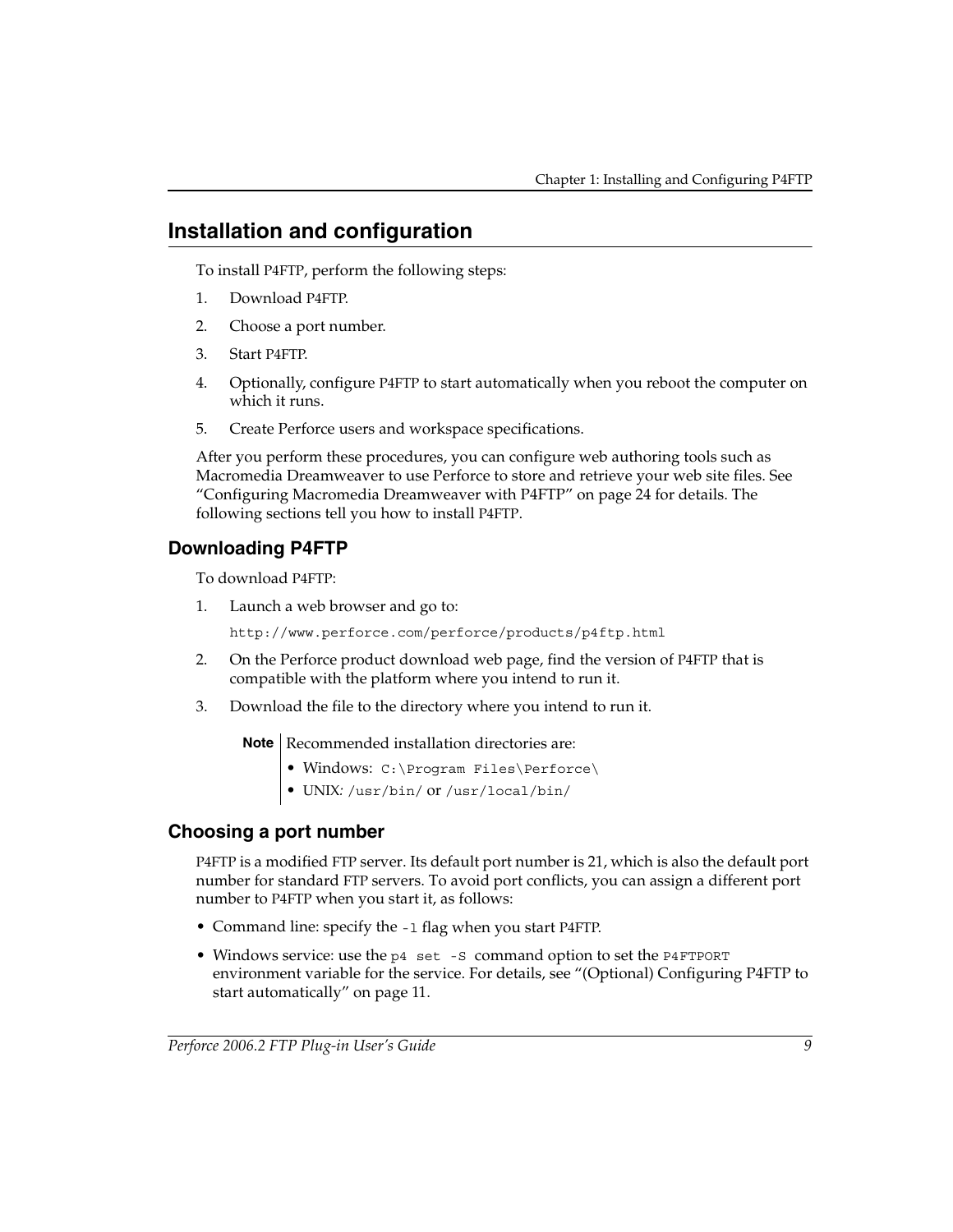## <span id="page-9-2"></span><span id="page-9-0"></span>**Starting P4FTP manually**

To start P4FTP manually (that is, from the command line), perform the following steps:

1. Login as the user that you want to run P4FTP.

**UNIX** If you want to run p4ftpd on a privileged port (a port number lower than 1024), login as root. The default port for standard FTP servers is port 21. To enable P4FTP to listen on a privileged port while running as a user other than root, specify the -u *username* flag when you start p4ftpd.

- 2. Windows users: open a DOS window.
- 3. Run p4ftpd.

When starting p4ftpd, you can specify the host and port number of the Perforce server you want to access, and optionally the port on which P4FTP accepts FTP commands.

For example, to start  $p4f$ t pd with its default port (21) on the same computer (named perforce) where the Perforce server is running on its default port (1666), issue the following command:

p4ftpd

To start p4ftpd on port 1232 communicating with a Perforce server running on port 2343 on a remote computer named bigcomputer, issue the following command:

```
 p4ftpd -p perforce.bigcomputer.com:2343 -l 1232
```
By default, p4ftpd submits changelists with the following description:

```
[P4FTPD] Automatic changelist for uploaded files
```
When you start  $p4ftpd$ , you can override the default description using the  $-t$  flag. In the description, you can specify the following macros, which are expanded when the changelist is submitted

| <b>Macro</b> | <b>Expands to</b>       |
|--------------|-------------------------|
| %user%       | user name               |
| %client%     | client workspace name   |
| %ftphost%    | host name (p4ftpd host) |
| %time%       | timestamp               |

#### For example:

p4ftpd -t "[P4FTP(%ftphost%)] submit by %user% from %client% at %time%"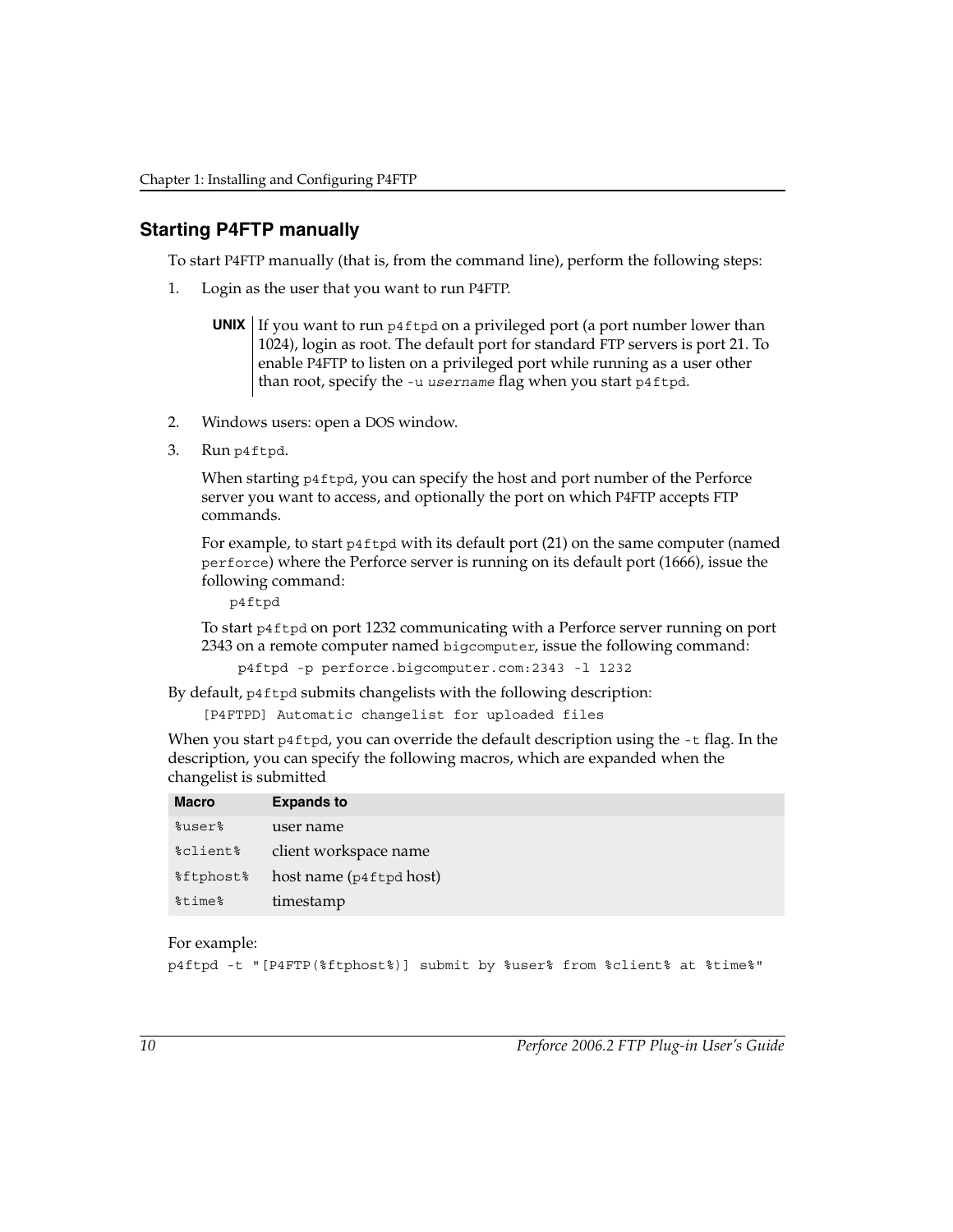## <span id="page-10-0"></span>**(Optional) Configuring P4FTP to start automatically**

You can configure P4FTP to start automatically when its host computer is rebooted.

#### **UNIX computers**

Edit the startup scripts according to the convention for your UNIX platform. If you intend to run P4FTP on a port other than the default, be sure to set the P4FTPPORT environment variable in the startup script.

#### **Windows computers**

<span id="page-10-3"></span>To configure P4FTP to start automatically when its host computer is rebooted, create a service as follows:

- 1. At the DOS command prompt, change to the directory where the file p4ftpd.exe is located. (This file is the one you downloaded from the Perforce web site.
- 2. Create a copy of p4ftpd.exe named p4ftps.exe by issuing the following command: cp p4ftpd.exe p4ftps.exe
- 3. Create a service by issuing the following command:

```
svcinst CREATE -n "Perforce FTP Server" -e "fullpath/p4ftps.exe" -a
```
where *fullpath* indicates that you must specify the full location of the p4ftps.exe file. Windows displays the following results:

```
Creating Service
         ServiceName=Perforce FTP Server
         ExeName=c:\Program Files\perforce\p4ftps.exe
         Autostart requested
```
(To verify the service has been successfully created, use the Services control panel.)

- <span id="page-10-2"></span><span id="page-10-1"></span>**Note** The svcinst utility is installed when you install the Perforce server on Windows NT, in the same directory as the server. For more details, refer to http://www.perforce.com/perforce/technotes/note035.html
- 4. To specify a host and port for the service, issue the p4 set command. For example, to ensure that P4FTP listens on port 1892, issue the following command:

```
p4 set -S "Perforce FTP Server" P4FTPPORT=1892
```
You can also configure the user and client workspace name for the P4FTP service, for example:

p4 set -S "Perforce FTP Server" P4USER=bruno p4 set -S "Perforce FTP Server" P4CLIENT=bruno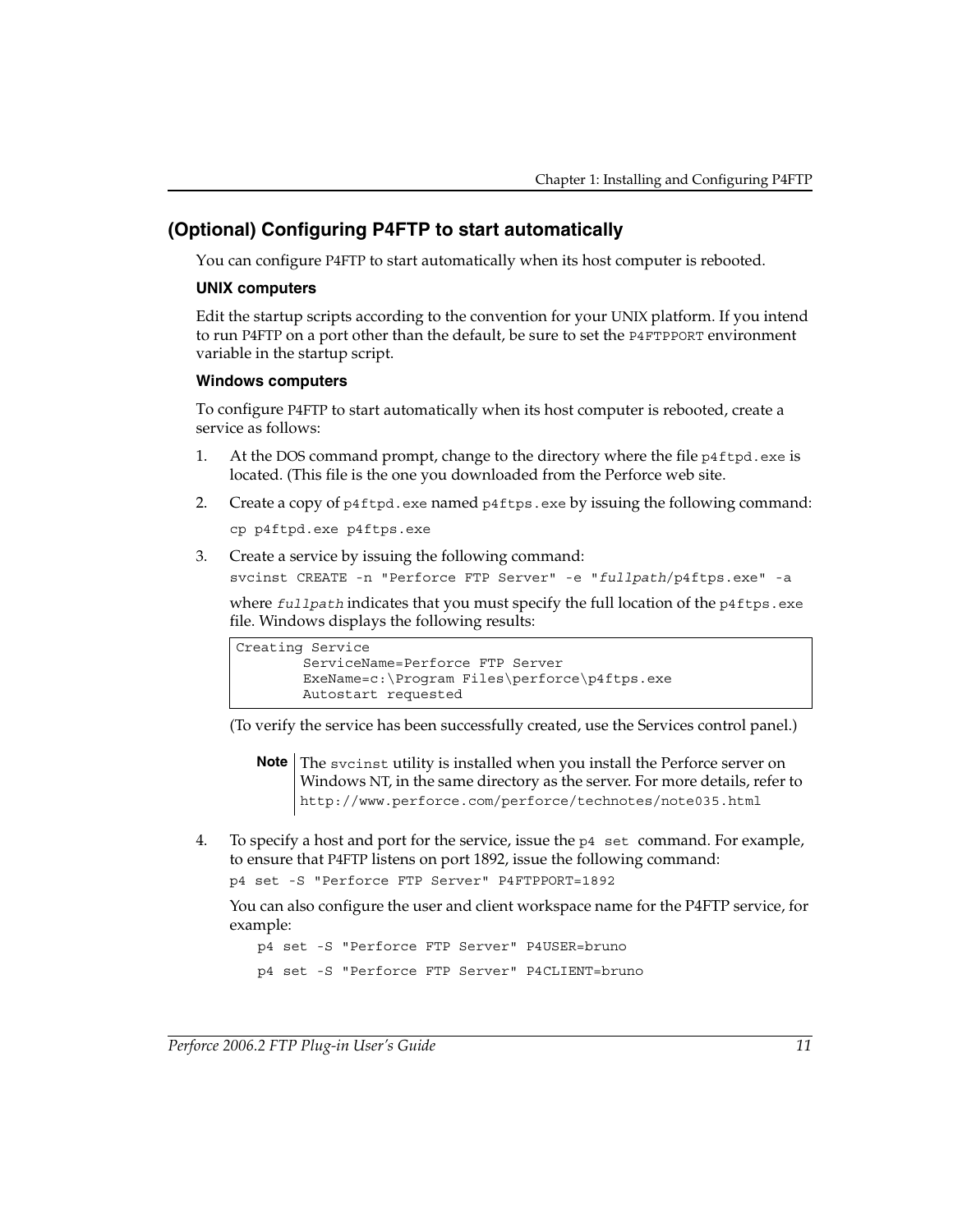To start the service manually, use the Services control panel. The service starts automatically when you reboot your computer. To view settings, use regedit to display \\HKEY\_SYSTEM\CurrentControlSet\Services\*SERVICENAME*\Parameters where *SERVICENAME* is the name you gave the service when you created it.

#### <span id="page-11-0"></span>**Creating Perforce users and client workspace specifications**

For each user who intends to access Perforce depots using P4FTP, you must create a Perforce user and a client workspace specification on the P4FTP server computer. Perforce uses the client workspace specification to determine the location of its client workspace, where it stores files on your client computer.

The following sections tell you how to create a Perforce users and client specification. Perform these steps from a computer where P4V or the Perforce command-line interface (p4) is installed. You can direct P4FTP to create a client specification using a template, when a user that has not P4FTP client specification connects for the first time. For details, see ["Specifying a template for undefined client specifications" on page 17](#page-16-0).

#### **Using P4V**

To create a Perforce user and client specification using P4V, perform the following steps.

- <sup>**24**</sup> Open Connection Recent connections:  $\blacktriangledown$ Connect to: 1666 localhost Port Server: 2 Connect as: User: Browse. New. Password 3 Open workspace (optional): Workspace: Browse New. Version: Perforce Visual Client/NTX86/2005.1 Show Connection dialog at startup **OK** Cancel Help
- 1. Launch P4V. The **Open Connection** dialog is displayed.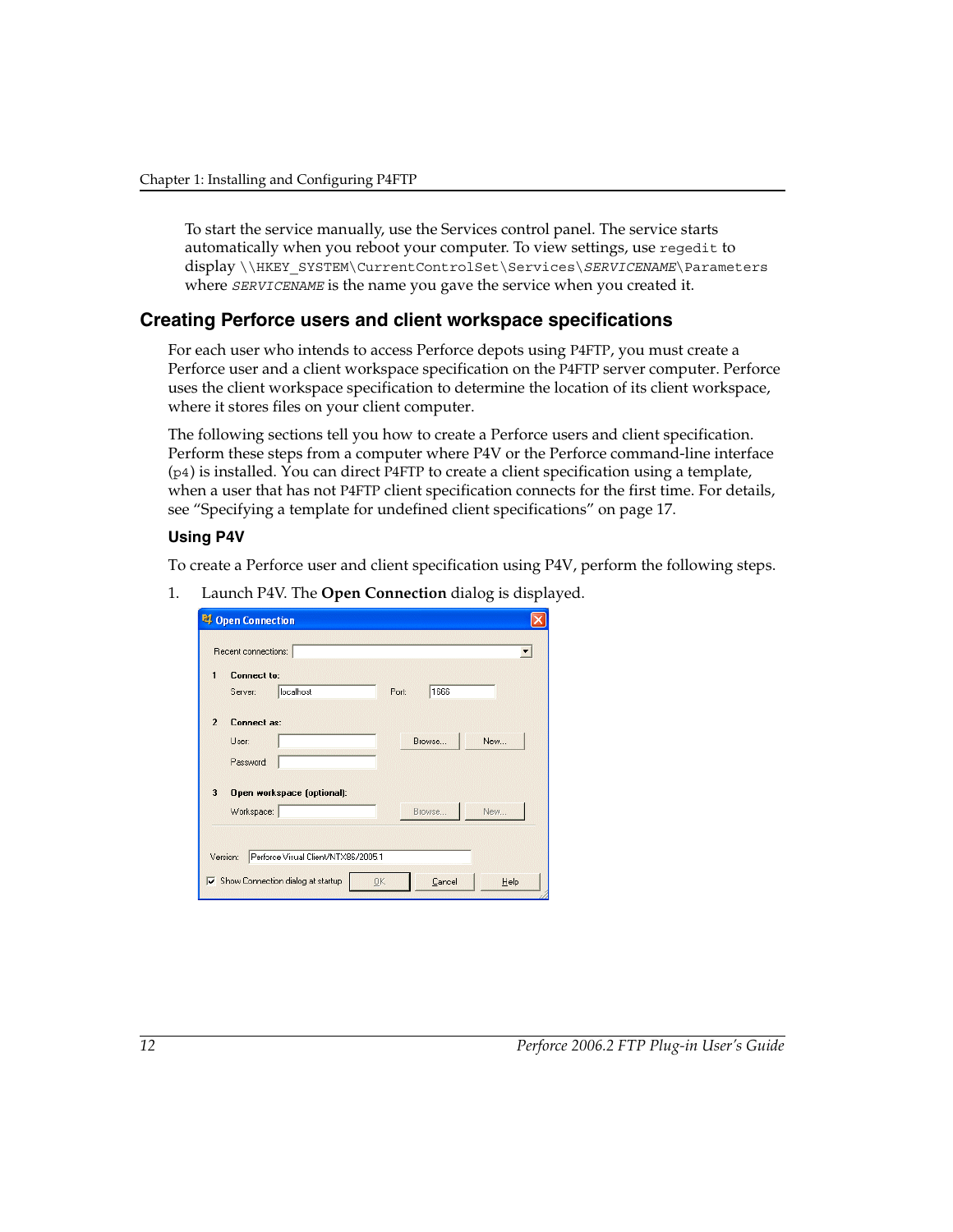2. Click the **New...** button next to the **User** field. The **New User** dialog is displayed.

|                | New User (localhost: 1666) |  |
|----------------|----------------------------|--|
| User Name:     |                            |  |
| Password:      |                            |  |
| (optional)     | enter password twice       |  |
| Full Name:     |                            |  |
|                | first and last name.       |  |
| <b>F</b> mail: |                            |  |
| Save           | Cancel<br>Help             |  |

- 3. Enter the information for the user you want to create and click **Save** to dismiss the dialog.
- 4. Click the **New...** button next to the **Workspace** field. When prompted, enter "ftp-" followed by the name of the user you created in the preceding steps. The **New Workspace** dialog is displayed.

<span id="page-12-0"></span>

| <sup>B1</sup> New Workspace |                                           |  |
|-----------------------------|-------------------------------------------|--|
| Form<br>View                |                                           |  |
| Workspace:                  | ftp-website                               |  |
| Update:                     |                                           |  |
| Access:                     |                                           |  |
| Owner:                      | lioe                                      |  |
| Host:                       | submariner                                |  |
| Description:                | Created by joe.                           |  |
|                             |                                           |  |
|                             |                                           |  |
| Root:                       | c:\Documents and Settings\joe             |  |
| AltRoots:                   |                                           |  |
|                             |                                           |  |
| Options:                    | allwrite<br>clobber<br>г<br>compress<br>г |  |
|                             | locked<br>modtime<br>mdir<br>п            |  |
| LineEnd:                    | local                                     |  |
| View:                       | //depot/<br>//ftp-website/                |  |
|                             |                                           |  |
|                             |                                           |  |
|                             | Cancel<br>Save<br>Help                    |  |
|                             |                                           |  |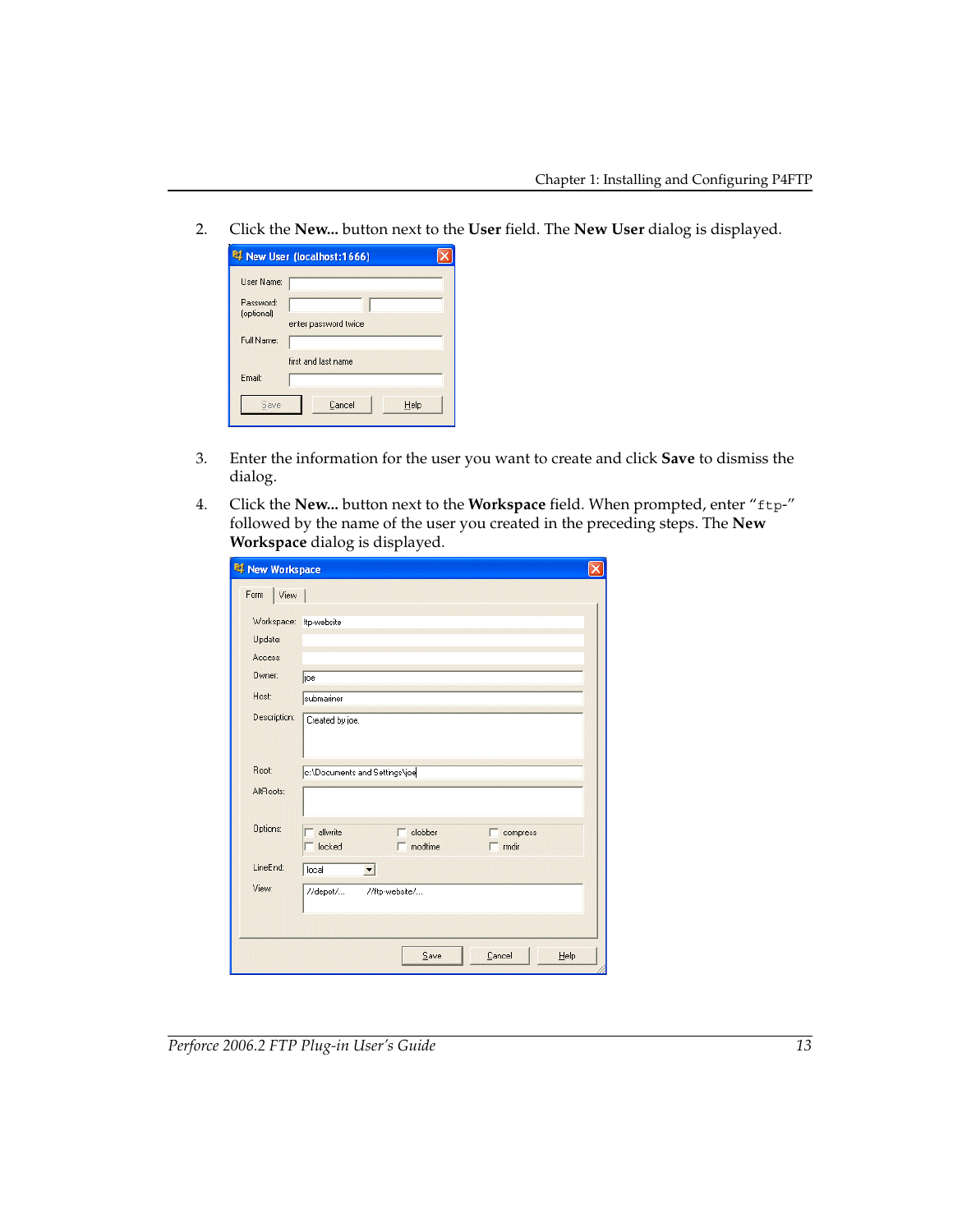5. Enter the required information. Note that, because you define the client workspace on the computer where P4FTP runs, you only need to correct the normdir option. Check the following entries:

| <b>Field</b> | <b>Description</b>                                                                                                                                                                                                                                                                    |
|--------------|---------------------------------------------------------------------------------------------------------------------------------------------------------------------------------------------------------------------------------------------------------------------------------------|
| Host name    | Specify the name of the computer where P4FTP runs. For<br>example:<br>mycomputer.mycompany.com.                                                                                                                                                                                       |
| Root         | Specify the directory on your FTP server computer where you<br>want the Perforce client workspace to be located. P4FTP uses the<br>client workspace as temporary local storage.                                                                                                       |
|              | Specify a location below the root directory, such as<br>C: \p4client. To avoid cluttering the root directory of your<br>client computer, do not use the root directory as the root of your<br>client workspace. Choose a directory that is not used by<br>another program or process. |
| Options      | Check rmdir. If your Perforce depot is located on a UNIX<br>computer and your FTP client is located on a Windows<br>computer, set the LineEnd option to win.                                                                                                                          |
| View         | Specifies the mapping of the Perforce depot to your client<br>workspace, to determine which files in the depot are visible to<br>your client computer. Do not change this entry unless you<br>understand Perforce client views and want to alter the<br>mapping.                      |

#### 6. Click **Save** to save your changes.

The user and workspace are created. You do not need to connect to the server using P4V for your entries to take effect.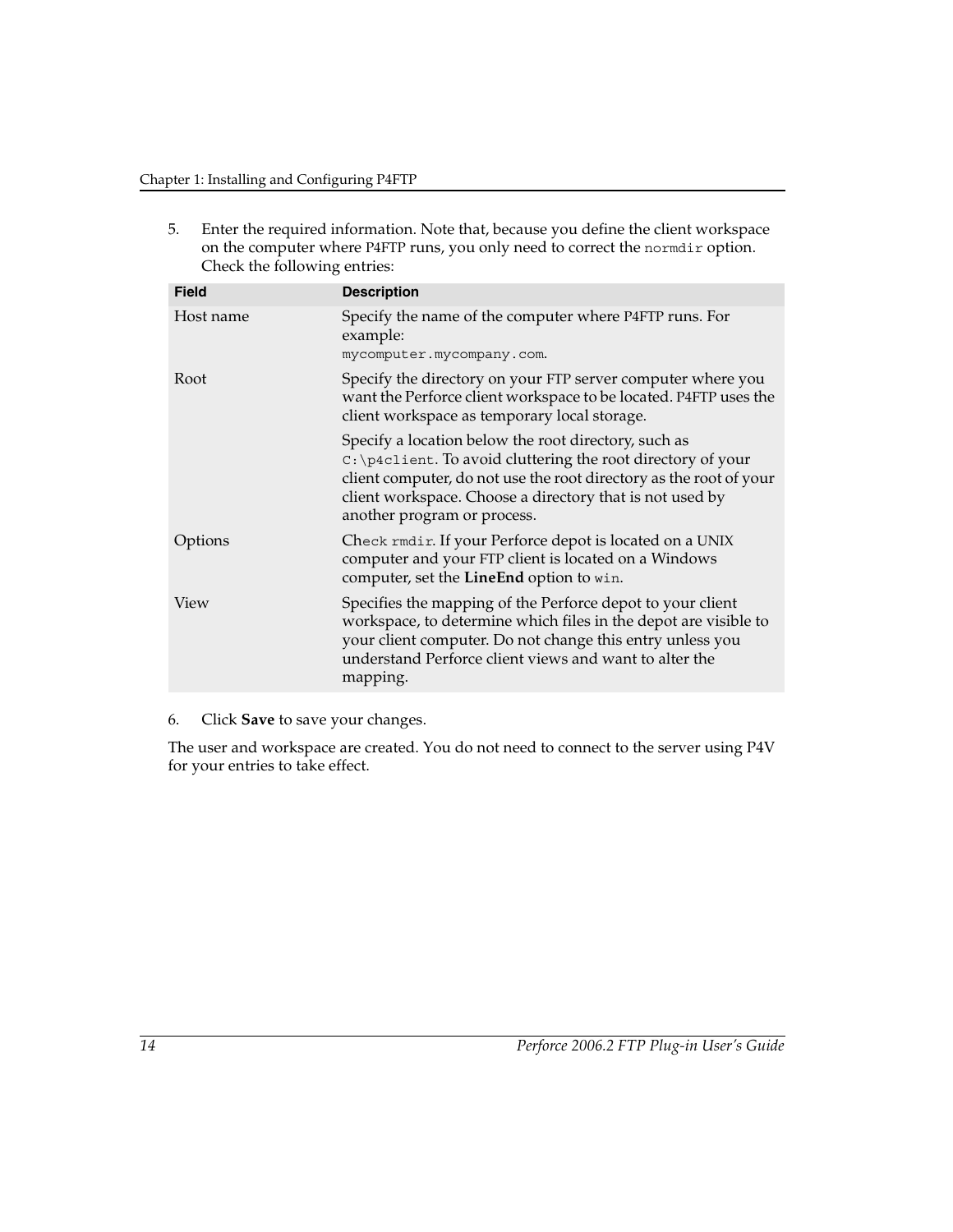#### **Using the P4 command-line interface**

To create a Perforce user and client specification using the Perforce command-line interface, perform the following steps.

1. At the command line, issue the p4 user command. Perforce launches a text editor and displays the **Perforce User Specification** form as follows.

| t1128t0.tmp - Notepad                                                                                                                                                                                                                                                                                                                                                                                                                                                                                     |  |
|-----------------------------------------------------------------------------------------------------------------------------------------------------------------------------------------------------------------------------------------------------------------------------------------------------------------------------------------------------------------------------------------------------------------------------------------------------------------------------------------------------------|--|
| File Edit Format Help                                                                                                                                                                                                                                                                                                                                                                                                                                                                                     |  |
| A Perforce User Specification.<br>⊯                                                                                                                                                                                                                                                                                                                                                                                                                                                                       |  |
| $* *$<br>The user's user name.<br>User:<br>Email:<br>The user's email address; for email review.<br>⊯<br>The date this specification was last modified.<br>Update:<br>The date this user was last active. Read only.<br>⊭<br>Access:<br>FullName:<br>#<br>The user's real name.<br>⊭<br>JobView:<br>Selects jobs for inclusion during changelist creation.<br>∦<br>If set, user must have matching \$P4PASSWD on client.<br>Password:<br>l#<br>Listing of depot files to be reviewed by user.<br>Reviews: |  |
| mitch<br>luser:                                                                                                                                                                                                                                                                                                                                                                                                                                                                                           |  |
| Email: mitch@mycomputer                                                                                                                                                                                                                                                                                                                                                                                                                                                                                   |  |
| Update: 2001/02/22 12:12:56                                                                                                                                                                                                                                                                                                                                                                                                                                                                               |  |
| Access: 2001/03/02 15:58:33                                                                                                                                                                                                                                                                                                                                                                                                                                                                               |  |
| FullName:<br>mitch                                                                                                                                                                                                                                                                                                                                                                                                                                                                                        |  |
| Password:<br>******                                                                                                                                                                                                                                                                                                                                                                                                                                                                                       |  |
|                                                                                                                                                                                                                                                                                                                                                                                                                                                                                                           |  |

- 2. Enter the information for the new user in the **User**, **Email**, **FullName**, and (optionally) **Password** fields.
- 3. Save and close the file.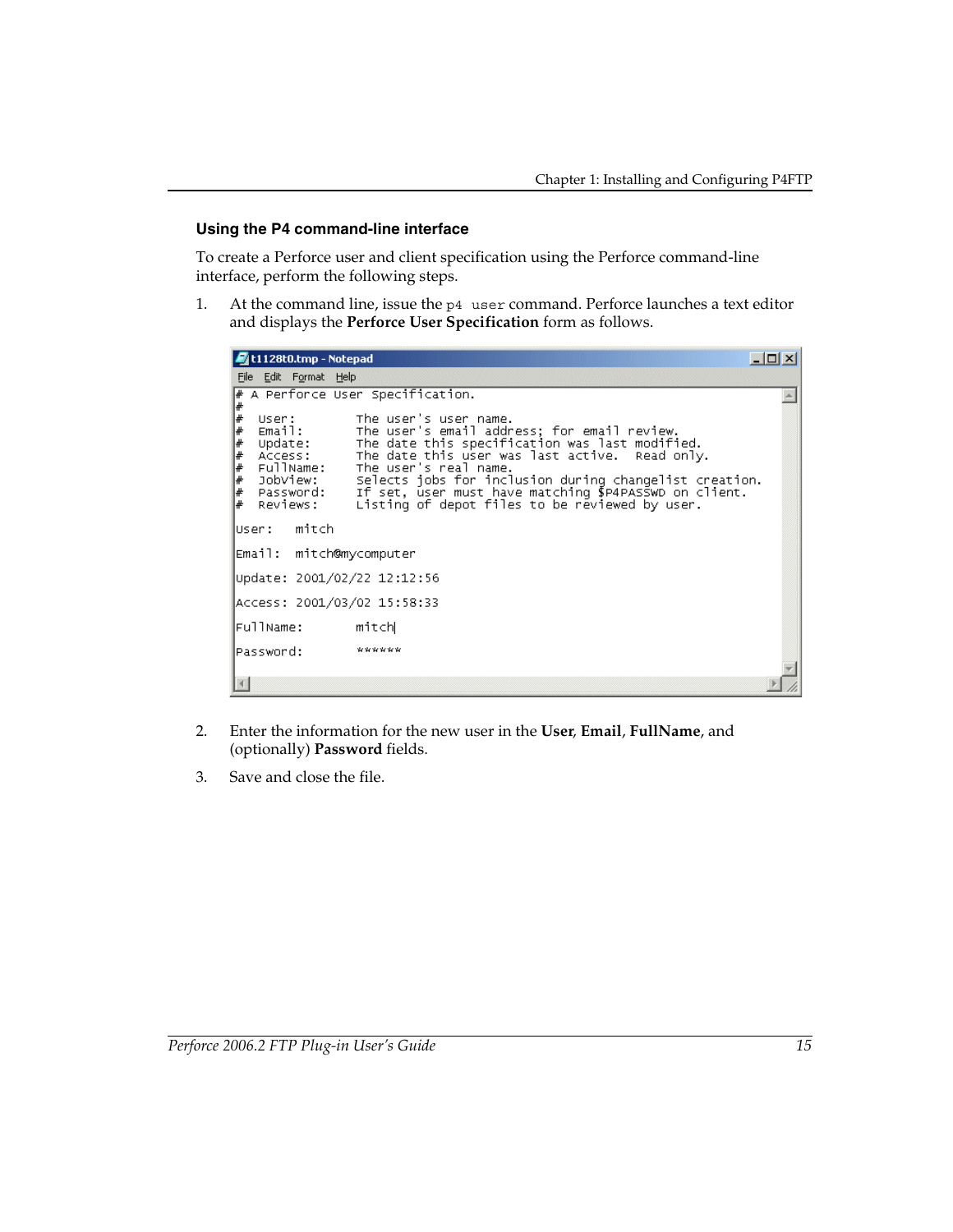4. At the command line, issue the p4 client command. Perforce display the **Perforce Client Specification** form as follows:

| Et1104t0.tmp - Notepad                                                                                                                                                                                                                                                                                                                                                                                                                                                                                                                                                                                                                          | $ \Box$ $\times$ |
|-------------------------------------------------------------------------------------------------------------------------------------------------------------------------------------------------------------------------------------------------------------------------------------------------------------------------------------------------------------------------------------------------------------------------------------------------------------------------------------------------------------------------------------------------------------------------------------------------------------------------------------------------|------------------|
| File Edit Format Help                                                                                                                                                                                                                                                                                                                                                                                                                                                                                                                                                                                                                           |                  |
| # A Perforce Client Specification.<br>∦                                                                                                                                                                                                                                                                                                                                                                                                                                                                                                                                                                                                         |                  |
| ₩<br>The client name.<br>Client:<br>₩<br>The date this specification was last modified.<br>Update:<br>⊭<br>The date this client was last used in any way.<br>ACCESS:<br>⊭<br>The user who created this client.<br>owner:<br>⊭<br>If set, restricts access to the named host.<br>Host:<br>⊭<br>Description: A short description of the client (optional).<br>₩<br>The base directory of the client workspace.<br>Root:<br>∦<br>Options:<br>Client options:<br>*****<br>[no]allwrite [no]clobber [no]compress<br>Tocal/1f/cr/cr1f/1fcr1f [un]Tocked [no]modtime<br>ſnolrmdir<br>view:<br>Lines to map depot files into the client workspace.<br>∦ |                  |
| $*$ Use 'p4 help client' to see more about client views and options.                                                                                                                                                                                                                                                                                                                                                                                                                                                                                                                                                                            |                  |
| ⊂lient: ftp–mitch                                                                                                                                                                                                                                                                                                                                                                                                                                                                                                                                                                                                                               |                  |
| Update: 2001/03/15 09:57:04                                                                                                                                                                                                                                                                                                                                                                                                                                                                                                                                                                                                                     |                  |
| Access: 2001/03/15 09:57:04                                                                                                                                                                                                                                                                                                                                                                                                                                                                                                                                                                                                                     |                  |
| lowner :<br>tonyc                                                                                                                                                                                                                                                                                                                                                                                                                                                                                                                                                                                                                               |                  |
| mariner<br>Host:                                                                                                                                                                                                                                                                                                                                                                                                                                                                                                                                                                                                                                |                  |
| Description:<br>Created by mitch                                                                                                                                                                                                                                                                                                                                                                                                                                                                                                                                                                                                                |                  |
| $c:\setminus$<br>lRoot:                                                                                                                                                                                                                                                                                                                                                                                                                                                                                                                                                                                                                         |                  |
| options:<br>noallwrite noclobber nocompress local unlocked nomodtime rmdir                                                                                                                                                                                                                                                                                                                                                                                                                                                                                                                                                                      |                  |
| View:                                                                                                                                                                                                                                                                                                                                                                                                                                                                                                                                                                                                                                           |                  |
| $\left  \cdot \right $                                                                                                                                                                                                                                                                                                                                                                                                                                                                                                                                                                                                                          |                  |

5. Change the entries in the following fields:

<span id="page-15-0"></span>

| <b>Field</b> | <b>Description</b>                                                                                                                                                                                                                                                                                                                                  |
|--------------|-----------------------------------------------------------------------------------------------------------------------------------------------------------------------------------------------------------------------------------------------------------------------------------------------------------------------------------------------------|
| Client       | Specify "ftp-" followed by the Perforce user name.                                                                                                                                                                                                                                                                                                  |
| <b>Host</b>  | Specify the name of the computer where P4FTP runs. For<br>example:                                                                                                                                                                                                                                                                                  |
|              | mycomputer.mycompany.com.                                                                                                                                                                                                                                                                                                                           |
| <b>Root</b>  | Specify the directory on your FTP client computer where you<br>want the Perforce client workspace to be located.<br>Recommendation: specify a location below the root directory,<br>such as C: \p4client. To avoid cluttering the root directory of<br>your client computer, do not use the root directory as the root of<br>your client workspace. |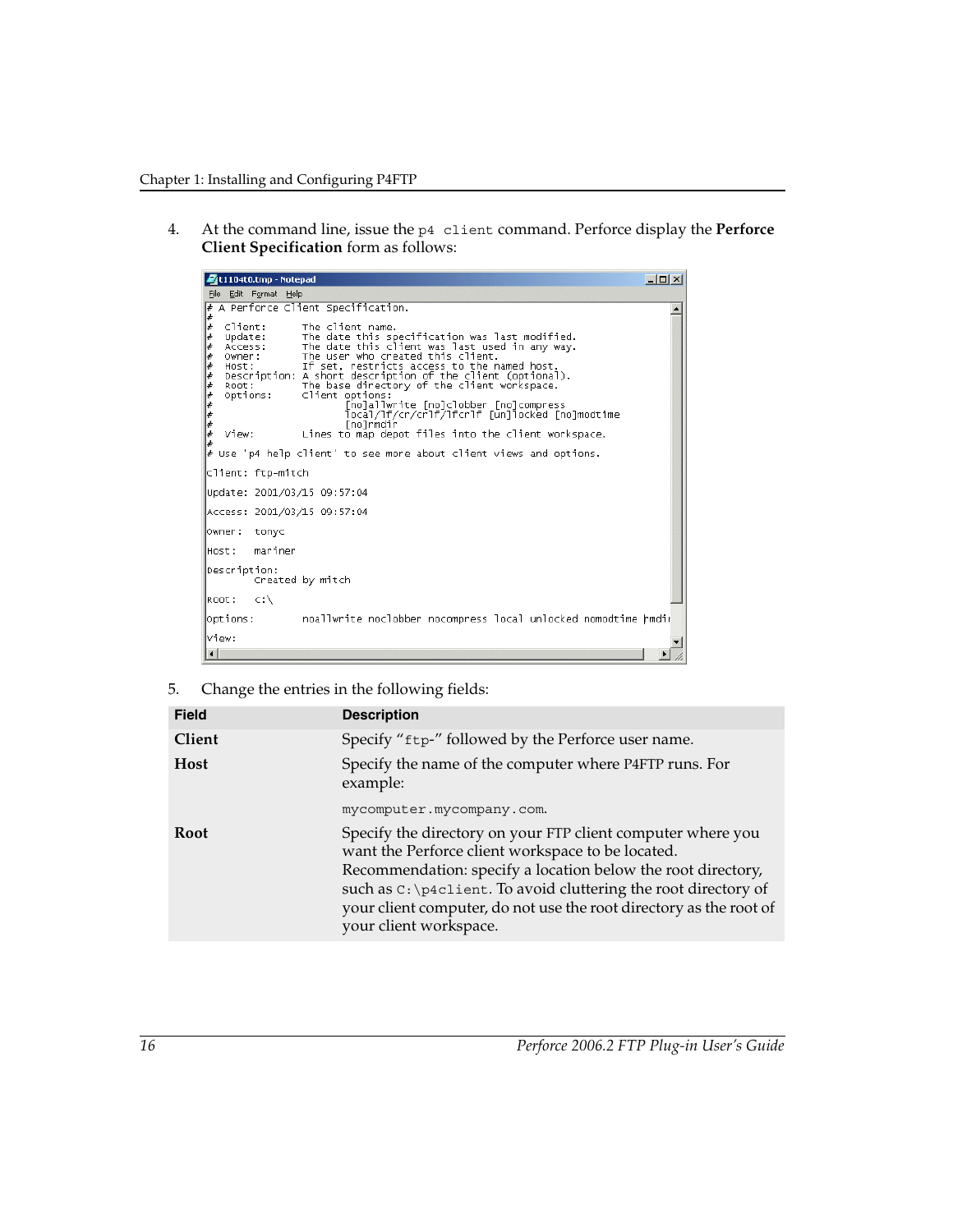| <b>Field</b>          | <b>Description</b>                                                                                                                                                                                                                                               |
|-----------------------|------------------------------------------------------------------------------------------------------------------------------------------------------------------------------------------------------------------------------------------------------------------|
| <b>Client options</b> | Change normdir to rmdir. If your Perforce depot is located on a<br>UNIX computer and your FTP client is located on a Windows<br>computer, set the LineEnd option to win.                                                                                         |
| <b>View</b>           | Specifies the mapping of the Perforce depot to your client<br>workspace, to determine which files in the depot are visible to<br>your client computer. Do not change this entry unless you<br>understand Perforce client views and want to alter the<br>mapping. |

<span id="page-16-1"></span>6. Save and close the file.

## <span id="page-16-0"></span>**Specifying a template for undefined client specifications**

To enable P4FTP to create an "ftp-" client specification for users that lack one, you can specify a template client specification. The first time a user that lacks an "ftp-" client specification connects, p4ftpd creates an "ftp-" client specification based on the client template. If you do not specify a template, P4FTP requires all "ftp-" client specifications to exist when it attempts to connect to the Perforce server.

The client template is an existing Perforce client specification. You define the client template as described in ["Creating Perforce users and client workspace specifications" on](#page-11-0)  [page 12.](#page-11-0) To ensure that client roots do not conflict, you can use macros in the client root field of the template. For example, the following client root definition directs P4FTP to create a client root directory using the format /data/*host*/*user*:

```
Root: /data/%ftphost%/%user%
```
To ensure that client roots do not conflict, and to tailor the client view to meet your needs, you can use macros in both the client root field and the view field of the template. For example:.

```
Root: /data/%user%
View:
//depot/main/... //ftp-template/main/...
//depot/user/%user%/... //ftp-template/%user%/...
```
These definitions ensure that each user's client root is unique and map a user-specific depot path into their client view, along with files in the  $//\text{depot/min}/...$  path.

To specify the client template that you want P4FTP to use, specify the -T flag when you start p4ftpd. For example:

```
p4ftpd -T ftp-myclient-template
```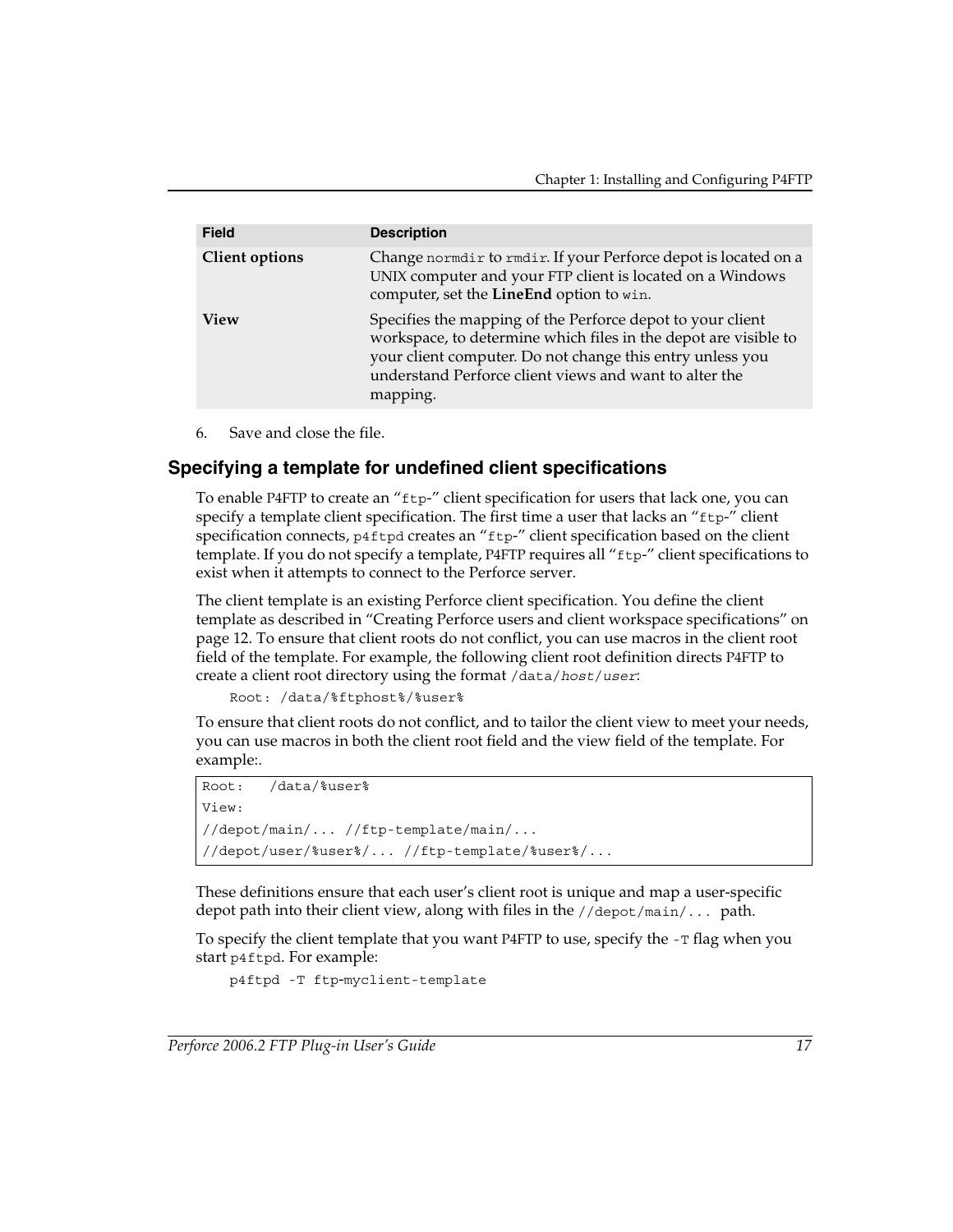## <span id="page-17-0"></span>**Using config files**

<span id="page-17-2"></span>You can use Perforce config files to specify client options for p4ftpd. A *config file* is a text file containing specifications for Perforce client settings. (For detailed information about config files, see the *Perforce Command Reference*.) In addition to the standard Perforce client settings, you can specify the following P4FTP settings:

- <span id="page-17-5"></span>• P4FTPPORT
- <span id="page-17-6"></span>• P4FTPPREFIX
- <span id="page-17-4"></span>• P4FTPLOG
- <span id="page-17-7"></span>• P4FTPSYSLOG (UNIX only)
- <span id="page-17-3"></span>• P4FTPCHANGE
- <span id="page-17-9"></span><span id="page-17-8"></span>• P4FTPTEMPLATE (template client specification; see ["Specifying a template for undefined](#page-16-0)  [client specifications" on page 17](#page-16-0))

For details about these settings, see ["P4FTP configuration options" on page 21.](#page-20-0) Note that p4ftpd obtains settings for P4USER, P4PASSWD and P4CLIENT from its FTP client and therefore ignores any config file entries for these settings. Any settings that you specify on the command line when you start p4ftpd override corresponding config file settings.

## <span id="page-17-1"></span>**Verifying your installation**

The following sections tell you how to verify that P4FTP is up and running. Note that, to perform these procedures, your Perforce server must be running and you must have started P4FTP as described in the previous sections.

#### **Using the command line**

To verify that you have successfully installed and configured P4FTP, issue the following commands to start an FTP client and connect with P4FTP:

- 1. At the operating system prompt, start FTP by issuing the ftp command.
- 2. At the ftp> prompt, issue the open command to connect to the host where P4FTP is running; for example, to connect to a host named "myhost" listening on port 1234:

```
FTP> open myhost 1234
The message "220 Perforce P4FTP FTP Server ready" is displayed.
```
- 3. If prompted, log in.
- 4. Display the contents of the Perforce depot by issuing the FTP ls command. To browse the depot and transfer files, use other standard FTP commands.
- 5. To display information about commands supported by P4FTP, issue the help command.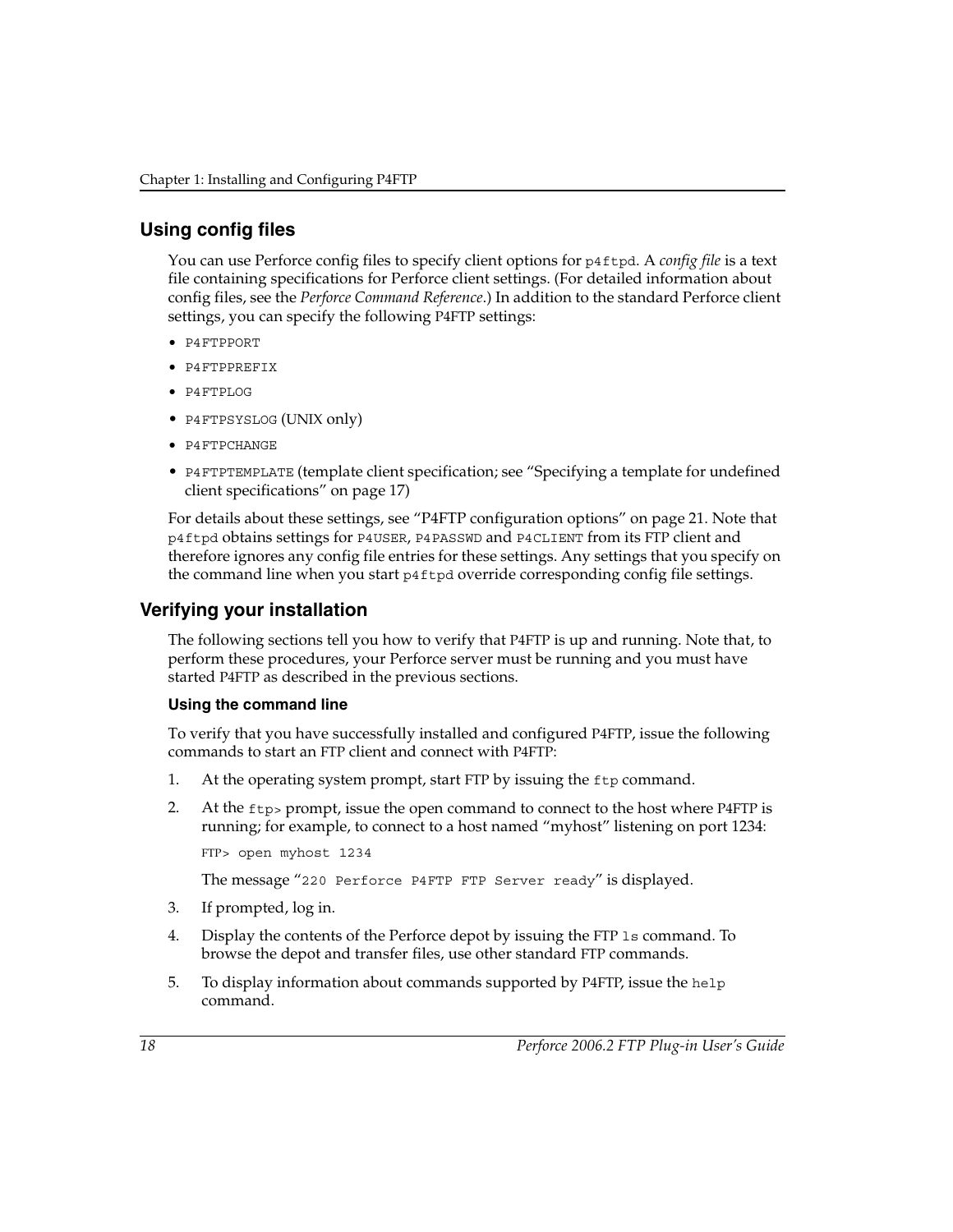#### **Using a Web browser**

To verify that you have successfully installed and configured P4FTP, perform the following steps to use a browser to connect with P4FTP:

- 1. Launch a Web browser.
- 2. In the URL window, enter a URL that specifies FTP protocol, the Perforce user, and the P4FTP host name and port.

For example, if P4FTP is running on mycomputer and listening on port 1850, enter: ftp://mitch@mycomputer:1850

If you are using Internet Explorer, you must specify the user password (if any) in the URL in the following format:

ftp://username:password@hostname:portnumber

3. If prompted, enter your password and click OK.

The browser displays the contents of the depot. The following figure shows a browser displaying a depot.

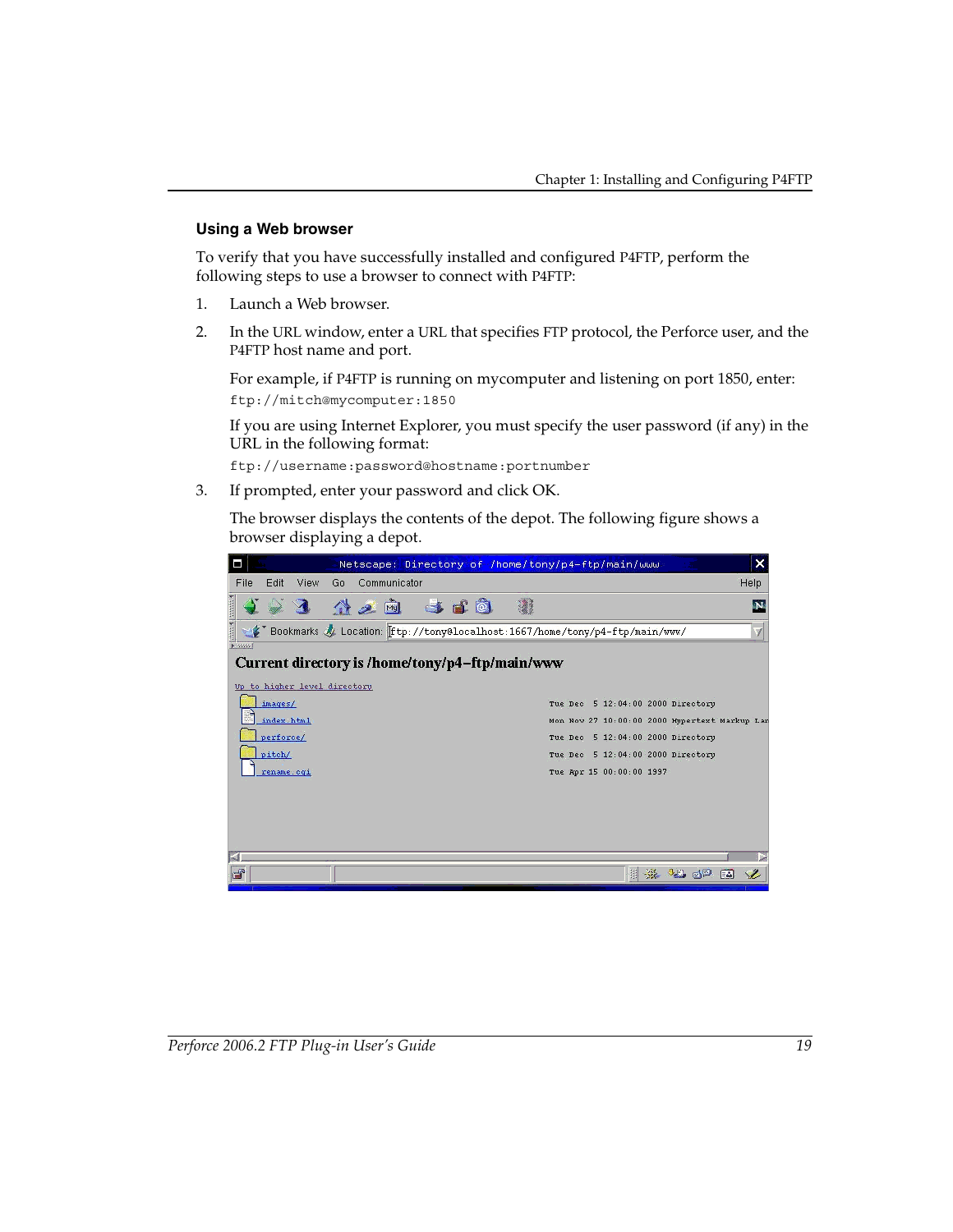## <span id="page-19-0"></span>**Automatically syncing a Perforce client workspace**

To configure P4FTP to automatically sync files to a specified workspace, you can specify the following options when you start p4ftpd. You cannot start p4ftpd in single-threaded mode (using the -f flag) if you want to use its automatic sync feature.

Valid options are as follows:

- -O autosync: Sync the entire client view every 300 seconds (five minutes).
- -O syncdelay=*n:* Sync every *n* seconds. The default interval is 300 seconds. If you specify this option, omit the -0 autosync option.
- -O syncspec=*valid\_sync\_specification:* Sync only the specified files. *valid\_sync\_specification* can be any file specification you can use with the p4 sync command, including wildcards, labels or changelist numbers. By default, the entire client view is synced. If you specify this option, omit the -O autosync option.

The workspace that is automatically synced is taken from the environment of the p4ftpd process when it is started, including Perforce config files. (For details about configuring workspace settings, refer to the *Introducing Perforce*. For details about using config files, refer to the *Perforce Command Reference*.)

You can specify these settings:

- when you start p4ftpd, or
- by setting the P4FTPOPTIONS environment variable before you start p4ftpd, or
- in a Perforce config file in or above the directory from which p4ftpd was started.

If you run p4ftpd as a Windows NT service, you must use the P4FTPOPTIONS environment variable to set options.

**Example:** The following example sets p4ftpd to sync the entire client view every five minutes:

p4ftpd -O autosync

**Example:** The following example sets p4ftpd to sync the files in the external web directory *every hour:*

p4ftpd -O syncdelay=3600 -O syncspec=//external\_web...

**Example:** *The following example shows how to specify the preceding settings in a config file.*

P4FTPOPTIONS="syncdelay=3600,syncspec=//external\_web..."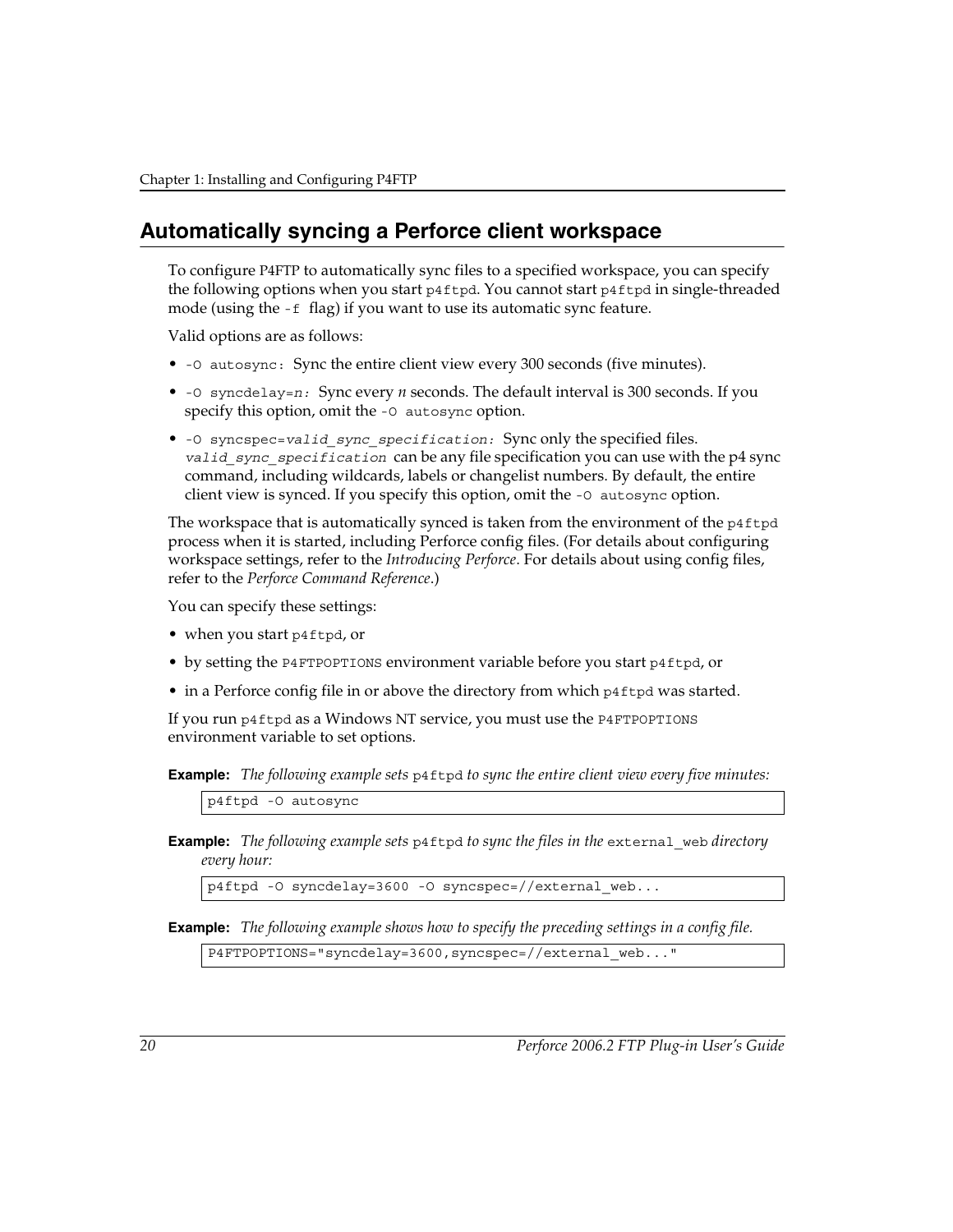# <span id="page-20-0"></span>**P4FTP configuration options**

| <b>Environment variable</b> | <b>Description</b>                                                                                                                                                                                               |
|-----------------------------|------------------------------------------------------------------------------------------------------------------------------------------------------------------------------------------------------------------|
| P4FTPPORT                   | Specifies the TCP port to listen on. The default port is 21.                                                                                                                                                     |
| P4FTPPREFIX                 | Specifies the prefix to be prepended to the user's login to<br>determine the corresponding Perforce client workspace. The<br>default prefix is "ftp-".                                                           |
| P4FTPCHANGE                 | Specifies the description to be included when P4FTP submits<br>changelists. Overrides the default description.                                                                                                   |
| P4FTPLOG                    | Specifies the file where P4FTP logs errors. By default, errors are<br>sent to stderr.                                                                                                                            |
| P4FTPOPTIONS                | Set multiple options, including automatic syncing of the<br>current workspace, how often to check for submitted<br>changelists and which files to sync. Use commas to separate<br>multiple options. For example: |
|                             | P4FTPOPTIONS=dwlocking, autosync, syncdelay=10                                                                                                                                                                   |
|                             | For details about the options you can specify, see "P4FTP<br>startup options" on page 22.                                                                                                                        |
| P4FTPSYSLOG                 | UNIX only: If set, enables logging using syslog().                                                                                                                                                               |
|                             |                                                                                                                                                                                                                  |

<span id="page-20-1"></span>You can use the following environment variables to configure P4FTP.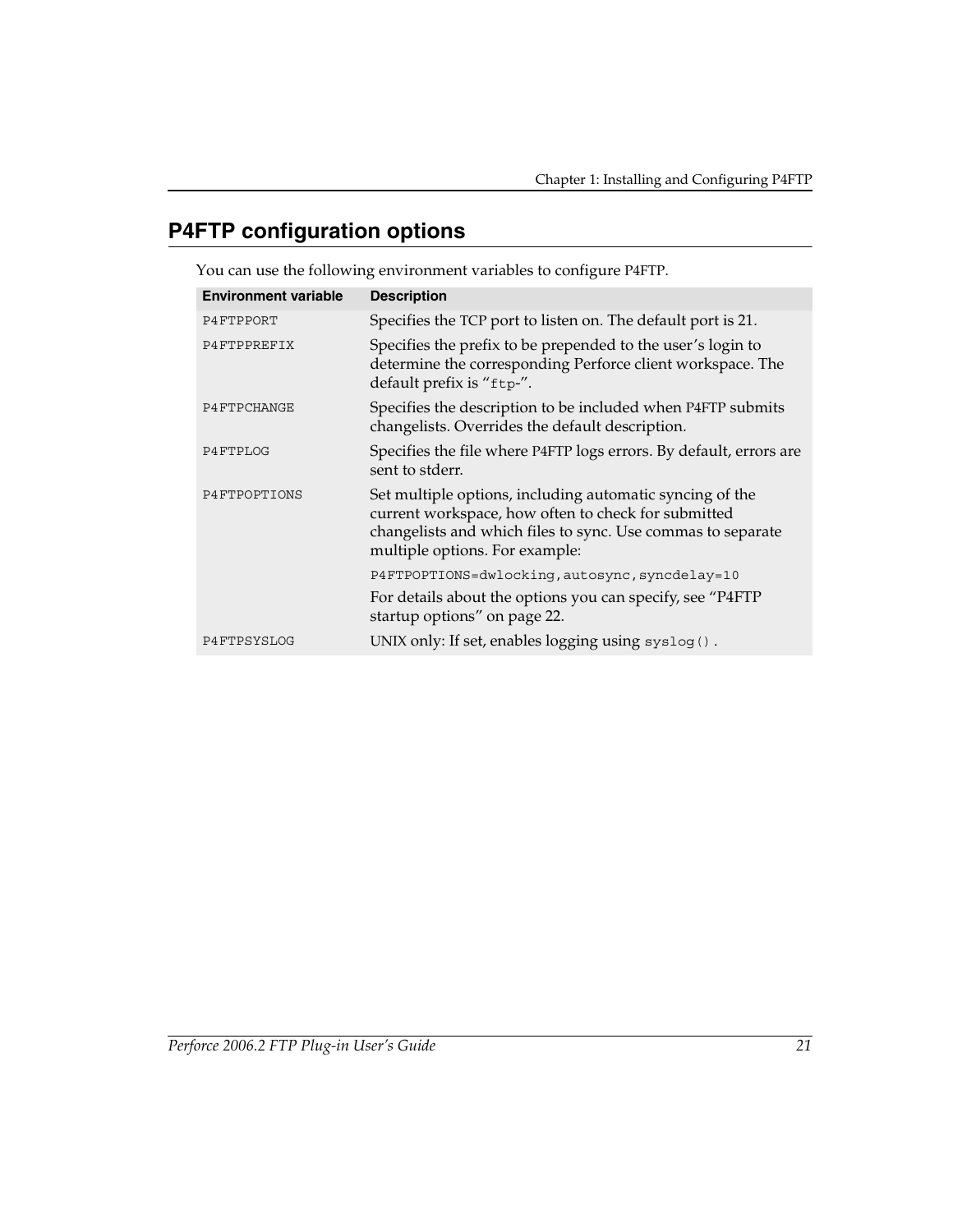# <span id="page-21-0"></span>**P4FTP startup options**

<span id="page-21-2"></span><span id="page-21-1"></span>

| <b>Command Line Flag</b> | <b>Description</b>                                                                                                                                                                                                                                |
|--------------------------|---------------------------------------------------------------------------------------------------------------------------------------------------------------------------------------------------------------------------------------------------|
| -c prefix                | Prefix applied to the username in order to derive the name of<br>the Perforce client to use. Defaults to "ftp-" if not specified.                                                                                                                 |
| -C charset               | Do not set unless your Perforce server is running in<br>international mode (ask your Perforce administrator, and<br>consult the description of P4CHARSET in the Perforce Command<br>Reference for details.)                                       |
|                          | Valid settings:                                                                                                                                                                                                                                   |
|                          | $\bullet$ utf8<br>$\bullet$ iso8859-1<br>• shiftjis<br>$\bullet$ eucjp<br>iso8859-15<br>macosroman                                                                                                                                                |
| -d                       | Run as a daemon process (UNIX only), meaning that p4ftpd<br>does not shut down when the user that started it logs off.                                                                                                                            |
| - f                      | Run in single threaded mode. p4ftpd will service one request<br>at a time in this mode.                                                                                                                                                           |
| $-h$                     | Print the command line syntax and exit.                                                                                                                                                                                                           |
| -i                       | Started from inetd (UNIX only). Implies -f, because inetd<br>creates a dedicated P4FTP for each request.                                                                                                                                          |
| -1 port                  | Specify the TCP port number on which p4ftpd listens for<br>incoming connections. By default, p4ftpd listens on port 21,<br>which is standard for FTP servers. On UNIX machines, only<br>processes started by root can listen on ports below 1024. |
| -L logfile               | Redirect all log messages to the specified file. If not specified,<br>error messages are directed to stderr                                                                                                                                       |

You can specify the following options when you start p4ftpd.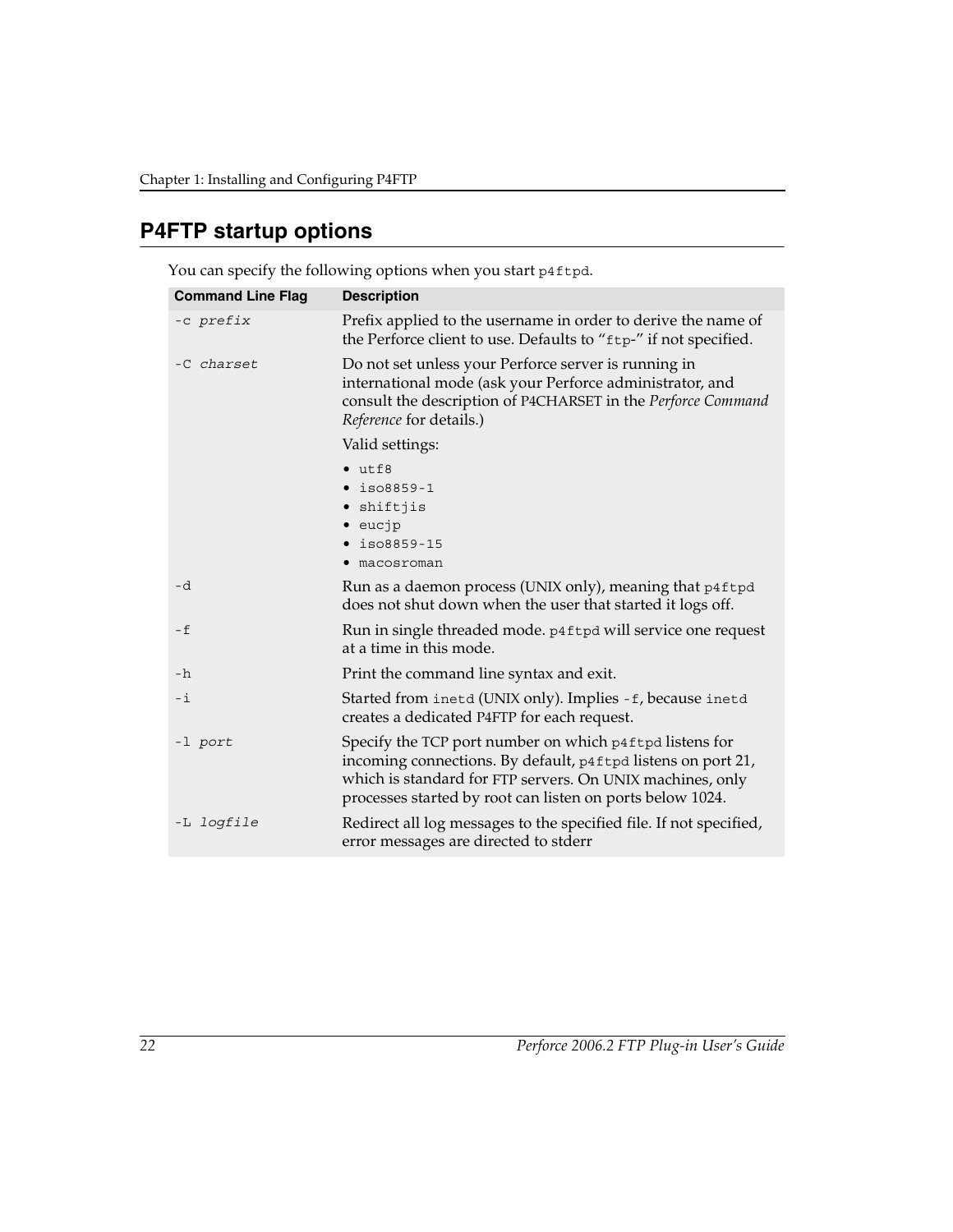| <b>Command Line Flag</b> | <b>Description</b>                                                                                                                                                                                                                                                                             |
|--------------------------|------------------------------------------------------------------------------------------------------------------------------------------------------------------------------------------------------------------------------------------------------------------------------------------------|
| -O p4ftp_option          | Specifies various P4FTP settings. Specify each option separately;<br>for example:                                                                                                                                                                                                              |
|                          | -O dwlocking -O autosync                                                                                                                                                                                                                                                                       |
|                          | Valid options are:                                                                                                                                                                                                                                                                             |
|                          | dwlocking: uses Dreamweaver file locking to ensure that<br>Perforce and Dreamweaver each observe the other's locks.                                                                                                                                                                            |
|                          | dw41ocking: same as dwlocking for version of Dreamweaver<br>prior to version 2004.                                                                                                                                                                                                             |
|                          | autosync: enables automatic syncing of the entire client view<br>every five minutes.                                                                                                                                                                                                           |
|                          | syncdelay n: specifies how often to sync automatically. You can<br>omit autosync if you specify this option.                                                                                                                                                                                   |
|                          | syncspec=valid_sync_arg: specifies the portion of the client<br>view to be automatically synced. Specify valid_sync_arg<br>using any valid specification for the p4 sync command,<br>including changelists and wildcards. You can omit autosync if<br>you specify this option.                 |
|                          | keepfiles: prevents P4FTP from deleting files from its<br>workspace after syncing them. By default, files are deleted, but<br>if you are using P4FTP for anonymous FTP, this option prevents<br>race conditions that can occur if two people request the same<br>file at almost the same time. |
| -p address               | Address of the Perforce server that serves the depot. Defaults to<br>perforce: 1666 if not specified                                                                                                                                                                                           |
| $-$ S                    | Redirect all log messages to the syslog daemon (UNIX only).                                                                                                                                                                                                                                    |
| -T client-template       | Specify a Perforce client to be used as a template for clients<br>lacking a corresponding "ftp-" client specification. For details,<br>refer to "Specifying a template for undefined client<br>specifications" on page 17.                                                                     |
| -t description           | Specify the description to be attached to all changelists created<br>by P4FTP. Defaults to:                                                                                                                                                                                                    |
|                          | [P4FTP] Automatic changelist for uploaded files                                                                                                                                                                                                                                                |
| -u <i>username</i>       | UNIX only: Specify the username with which the p4ftpd<br>process runs. Enables you to assign a privileged port (a port<br>number lower than 1024) to p4ftpd without assigning root<br>privileges to the process.                                                                               |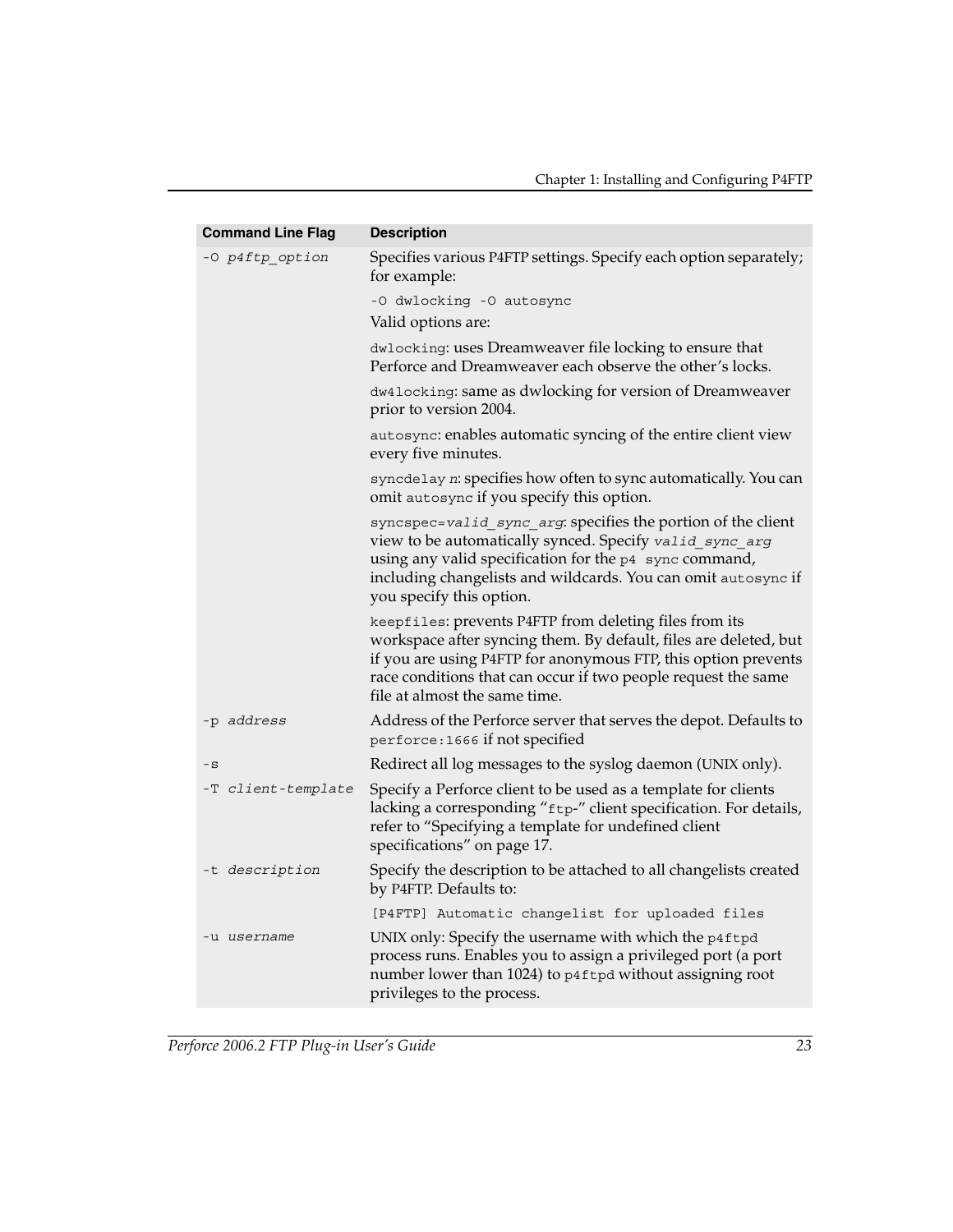For example, to start p4ftpd on the local machine on port 21, running with a non-root user and communicating with the Perforce server running on perforce.myorg.com on port 1666, issue the following command:

<span id="page-23-2"></span>\$ p4ftpd -p myftphost:1666 -l 21 -u p4ftpadministrator

# <span id="page-23-0"></span>**Configuring Macromedia Dreamweaver with P4FTP**

The following sections tell you how to configure Dreamweaver and Perforce with P4FTP so you can store your web site files in Perforce depots and access them in Dreamweaver exactly as you access remote sites using normal FTP.

#### <span id="page-23-1"></span>**Overview**

The areas you must configure to use Dreamweaver with Perforce are as follows:

- Client workspace: an area of working storage on the computer where P4FTP runs. Must not overlap the local root.
- Local root: the directory where Dreamweaver stores its working copies of the web site files for editing.
- Host directory: a path relative to the root of your Perforce workspace, where Dreamweaver publishes the site's files.

For example, if you're running Dreamweaver on a Windows computer, P4FTP on a UNIX computer named ftpserver and the Perforce server on a UNIX computer named perforceserver, configure as follows:

- Client specification for "ftp-mitch"
	- Host: ftpserver
	- Client root: /usr/team/mitch
	- Client view: //depot/... //ftp-mitch/...
- Dreamweaver configuration for a Web site named "marketing99"
	- Local root: c:\dwroot\marketing99
	- Host Directory: /main/marketing99/

After you configure Dreamweaver and Perforce, you use Dreamweaver's **Get**, **Put**, **Check In** and **Check Out** menu options to store and retrieve web site files.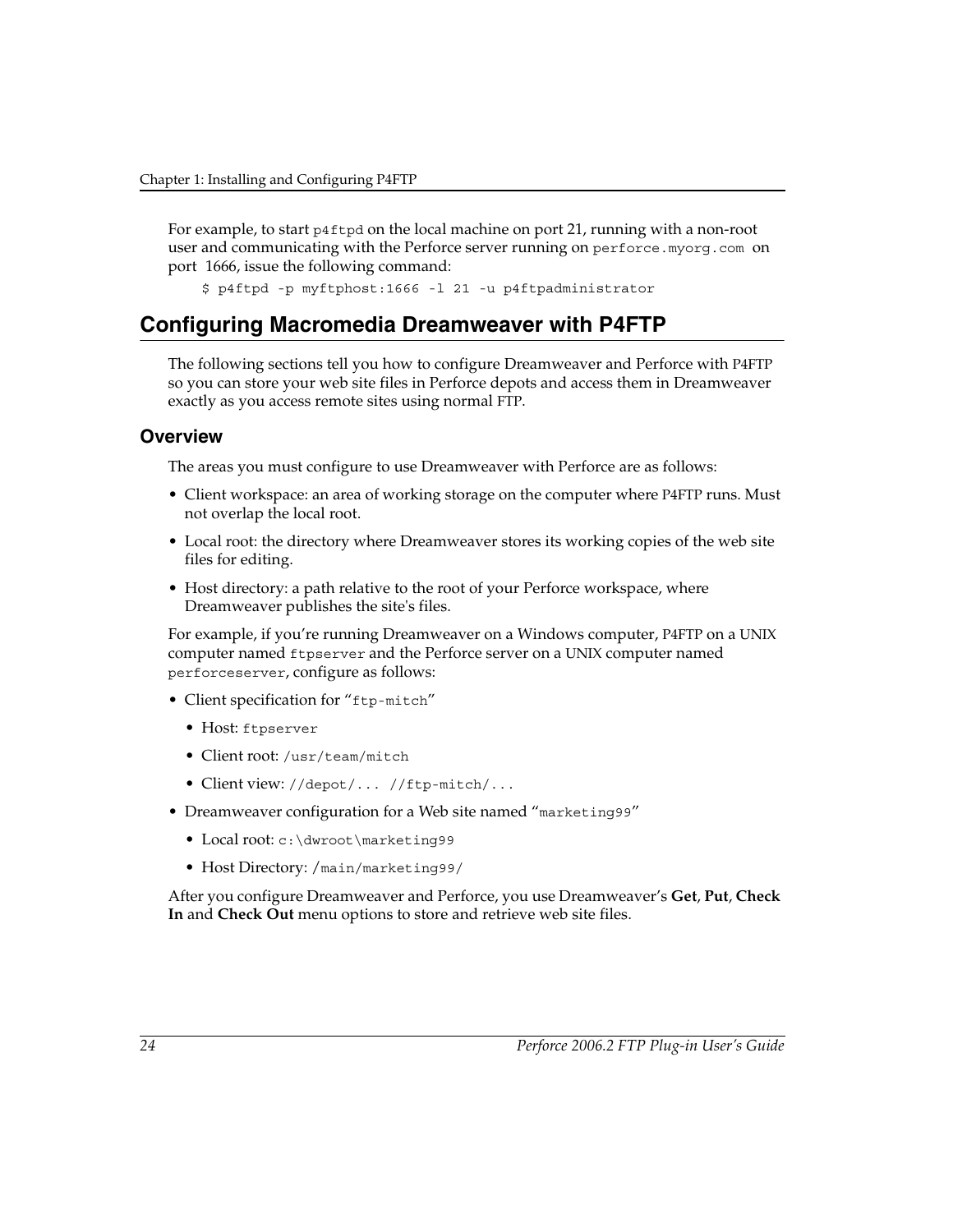### <span id="page-24-0"></span>**Creating web sites**

To use Dreamweaver to create a web site that resides in a Perforce depot, perform the following steps:

- 1. Create a folder on your computer where you want Dreamweaver to store the local copies of your web site files. (Example: C:\mywebsite).
- 2. In Dreamweaver, choose **Site>Manage Sites...** The **Manage Sites** dialog is displayed.

| <b>Manage Sites</b>       | $\boldsymbol{\mathsf{x}}$ |
|---------------------------|---------------------------|
| ftp://Perforce<br>Testftp | New                       |
|                           | Edit                      |
|                           | Duplicate                 |
|                           | Remove                    |
|                           | Export                    |
|                           | Import                    |
| Done                      | Help                      |

- 3. Click **New...**
- 4. Enter the local settings for the new site, as illustrated in the following figure.

Important: in the **Local Root Folder** field, specify an existing directory that does not reside in your client workspace root.

| <b>Site Definition for newsite99</b>                                                                                                             |                                                                                                    |                                                                                                                                                                                                                                                                                                                                                      | $\vert x \vert$ |
|--------------------------------------------------------------------------------------------------------------------------------------------------|----------------------------------------------------------------------------------------------------|------------------------------------------------------------------------------------------------------------------------------------------------------------------------------------------------------------------------------------------------------------------------------------------------------------------------------------------------------|-----------------|
| Advanced<br>Basic                                                                                                                                |                                                                                                    |                                                                                                                                                                                                                                                                                                                                                      |                 |
| Category<br>Local Info<br>Remote Info<br><b>Testing Server</b><br>Cloaking<br>Design Notes<br>Site Map Layout<br>File View Columns<br>Contribute | Local Info.<br>Local root folder: C:\mywebsitei<br>Default images folder:<br>HTTP address: http:// | Site name: newsite99<br>Refresh local file list automatically<br>This address enables the Link Checker to<br>detect HTTP links that refer to your own<br>site.<br>Cache: $\overline{V}$ Fnable cache<br>The cache maintains file and asset<br>information in the site. This speeds up the<br>Asset panel, link management, and Site<br>Map reatures. | n<br>≧          |
|                                                                                                                                                  |                                                                                                    | Cancel<br>OK                                                                                                                                                                                                                                                                                                                                         | Help            |
|                                                                                                                                                  |                                                                                                    |                                                                                                                                                                                                                                                                                                                                                      |                 |

*Perforce 2006.2 FTP Plug-in User's Guide 25*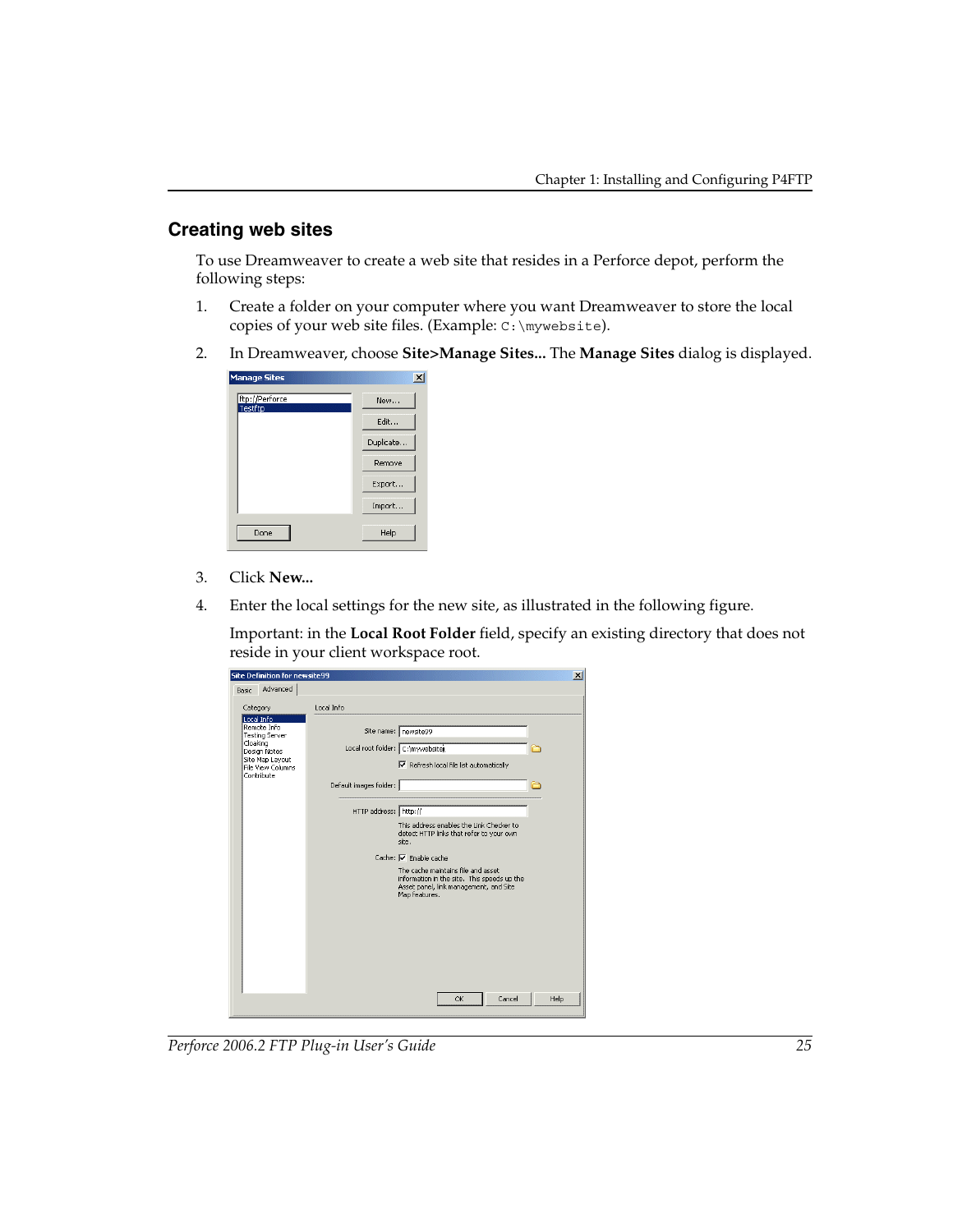- 5. In the Category pane, click **Remote Info**. The **Remote Info** pane is displayed.
- 6. From the Access list, choose FTP. The following fields are displayed.

| <b>Site Definition for newsite99</b>                                                                                                 |                                                                                                                                                                                                                                                                                        | $\vert x \vert$ |
|--------------------------------------------------------------------------------------------------------------------------------------|----------------------------------------------------------------------------------------------------------------------------------------------------------------------------------------------------------------------------------------------------------------------------------------|-----------------|
| Advanced<br>Basic                                                                                                                    |                                                                                                                                                                                                                                                                                        |                 |
| Category                                                                                                                             | Remote Info                                                                                                                                                                                                                                                                            |                 |
| Local Info<br>Remote Info<br><b>Testing Server</b><br>Cloaking<br>Design Notes<br>Site Map Layout<br>File View Columns<br>Contribute | Access: FTP<br>FTP host:<br>Host directory:<br>Login:<br>Test<br>Save<br>Password:<br>Use passive FTP<br>Firewall Settings<br>Use firewall<br>Use Secure FTP (SFTP)<br>Server Compatibility<br>Automatically upload files to server on save<br>Enable file check in and check out<br>г |                 |
|                                                                                                                                      | Cancel<br>OK                                                                                                                                                                                                                                                                           | Help            |

7. Make the following entries.

<span id="page-25-0"></span>

| <b>Field</b>          | <b>Description</b>                                                                                                                                                                                                                                  |
|-----------------------|-----------------------------------------------------------------------------------------------------------------------------------------------------------------------------------------------------------------------------------------------------|
| <b>FTP</b> Host       | Enter the name of the computer where P4FTP is running and the<br>port on which it is listening for FTP requests. For example:<br>myftphost:1234                                                                                                     |
| <b>Host Directory</b> | The folder in the depot where you want to store your web site<br>files. Specify this directory as a relative path (in other words,<br>omit the client root directory) using the operating system<br>convention of the computer where you run P4FTP. |
| Login                 | Enter your Perforce user name.                                                                                                                                                                                                                      |
| Password              | Enter your Perforce password, if you have one.                                                                                                                                                                                                      |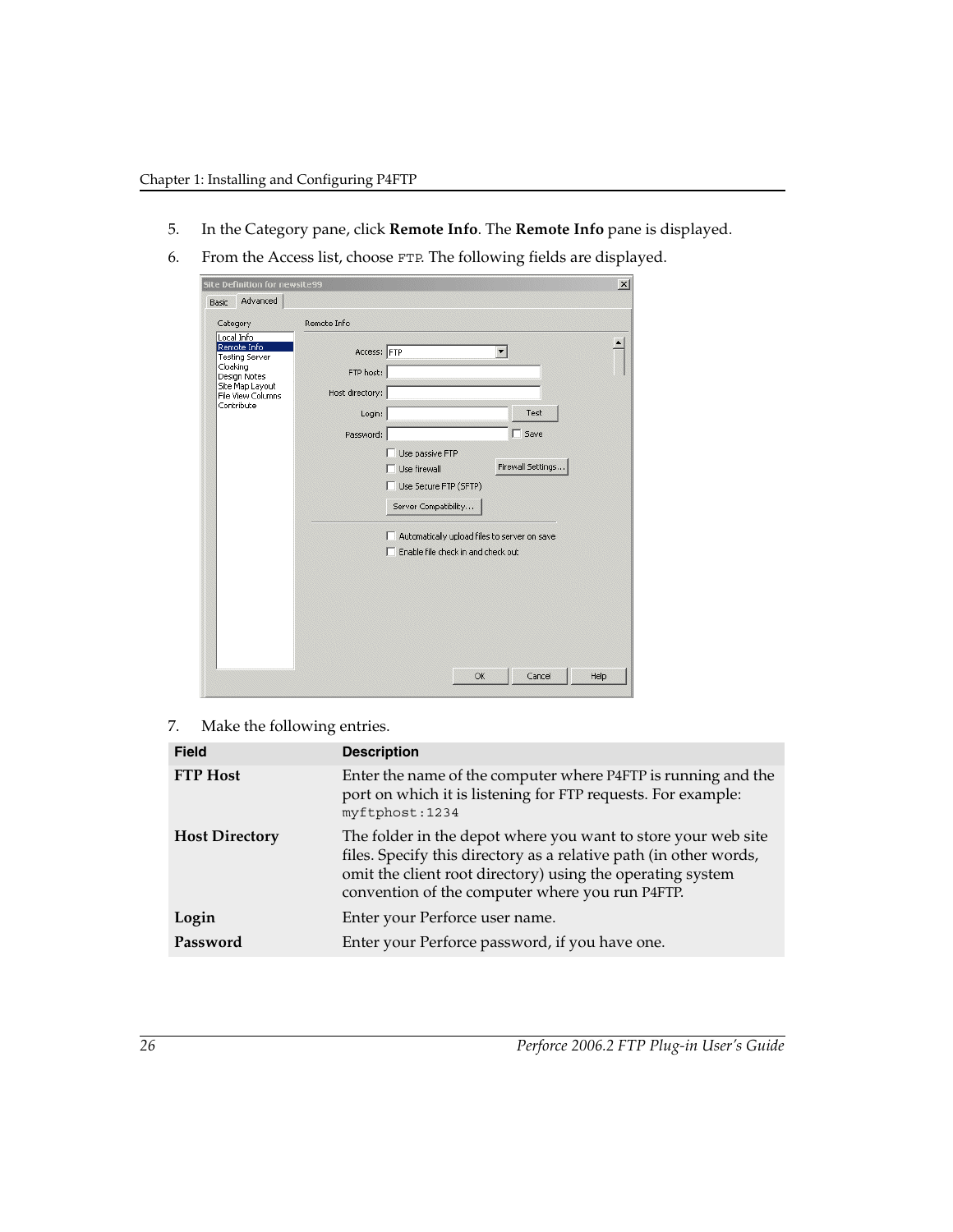Check **Enable file check in and check out** only if you are working in a team environment, with locking enabled. See ["Working in a team environment" on](#page-26-1)  [page 27](#page-26-1) for details.

8. Click OK to save your entries.

You can now use Dreamweaver's **Get**, **Put**, **Check In and Check Out** menu options to store and retrieve web site files in the depot.

### <span id="page-26-0"></span>**Sample configuration**

The following example provides Perforce and Dreamweaver settings for a web site stored in a Perforce depot in //depot/websites/site001.

#### **Perforce settings for client workspace**

- "ftp-" client root: C:\ftproot
- "ftp-" client view: //depot/... //ftp-myuser/depot/...

#### **Dreamweaver remote settings for site001**

<span id="page-26-2"></span>• Host directory: depot/websites/site001

### <span id="page-26-1"></span>**Working in a team environment**

<span id="page-26-4"></span>If you are the only person working on Dreamweaver files, you can use the **Put** and **Get** commands to transfer files between your machine and your web site. However, in team development environments, you can configure Dreamweaver to lock files when you check them out, to prevent other users from overwriting your changes. To enable file locking:

- Start p4ftpd with the -O dwlocking option enabled. Note that dwlocking only works for Dreamweaver 2004 MX. For older releases use dw4locking.
- <span id="page-26-3"></span>• Choose **Manage Sites>Remote Info** and check **Enable File Check In and Check Out**. (Note that, when Dreamweaver locks a file, it creates a corresponding .LCK file.)
- Use **Check In** and **Check Out**, not **Put** and **Get**, when editing files.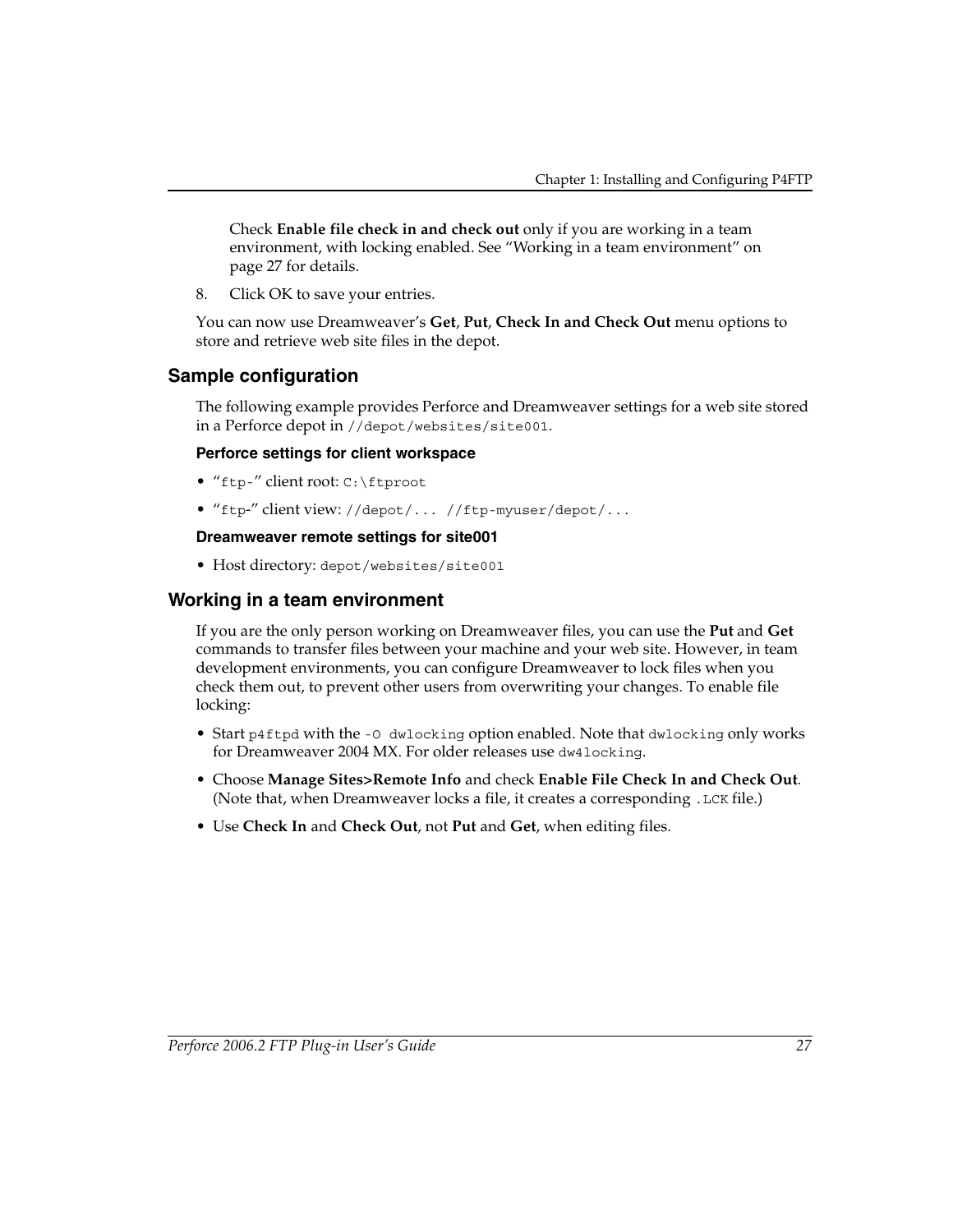Note that the email address you specify when you enable locking must match the email address defined for the corresponding Perforce user.

|                                           | $\times$<br><b>Site Definition for newsite99</b>     |                      |
|-------------------------------------------|------------------------------------------------------|----------------------|
| Advanced<br>Basic                         |                                                      |                      |
| Category<br>Local Info                    | Remote Info                                          |                      |
| Remote Info<br>Testing Server<br>Cloaking | Access: FTP                                          |                      |
| Design Notes<br>Site Map Layout           | FTP host:   localhost:21                             |                      |
| File View Columns<br>Contribute           | Host directory:                                      |                      |
|                                           | Login: cren<br>Test                                  |                      |
|                                           | $\Gamma$ Save<br>Password:                           |                      |
|                                           | $\Box$ Use passive FTP                               |                      |
|                                           | Firewall Settings<br>$\Gamma$ Use firewall           |                      |
|                                           | Use Secure FTP (SFTP)                                |                      |
|                                           | Server Compatibility                                 |                      |
|                                           | Automatically upload files to server on save         |                      |
|                                           | $\nabla$ Enable file check in and check out          |                      |
|                                           | $\overline{\mathbf{V}}$ Check out files when opening |                      |
|                                           | Check out name: cren                                 | Must match Perforce  |
|                                           | Email address: cren@perforce.com                     |                      |
|                                           |                                                      | user's email address |
|                                           |                                                      |                      |
|                                           |                                                      |                      |
|                                           | Help<br><b>OK</b><br>Cancel                          |                      |

(For details about defining Perforce users, see the *Perforce Command Reference* or use p4 help to display information about the p4 user command.)

After you enable locking for P4FTP, Dreamweaver and Perforce respect each other's file locks as follows:

- When you check out a file in Dreamweaver, it is opened for edit and locked in Perforce.
- <span id="page-27-0"></span>• When you open a file for edit and lock it in Perforce, Dreamweaver treats the file as checked out.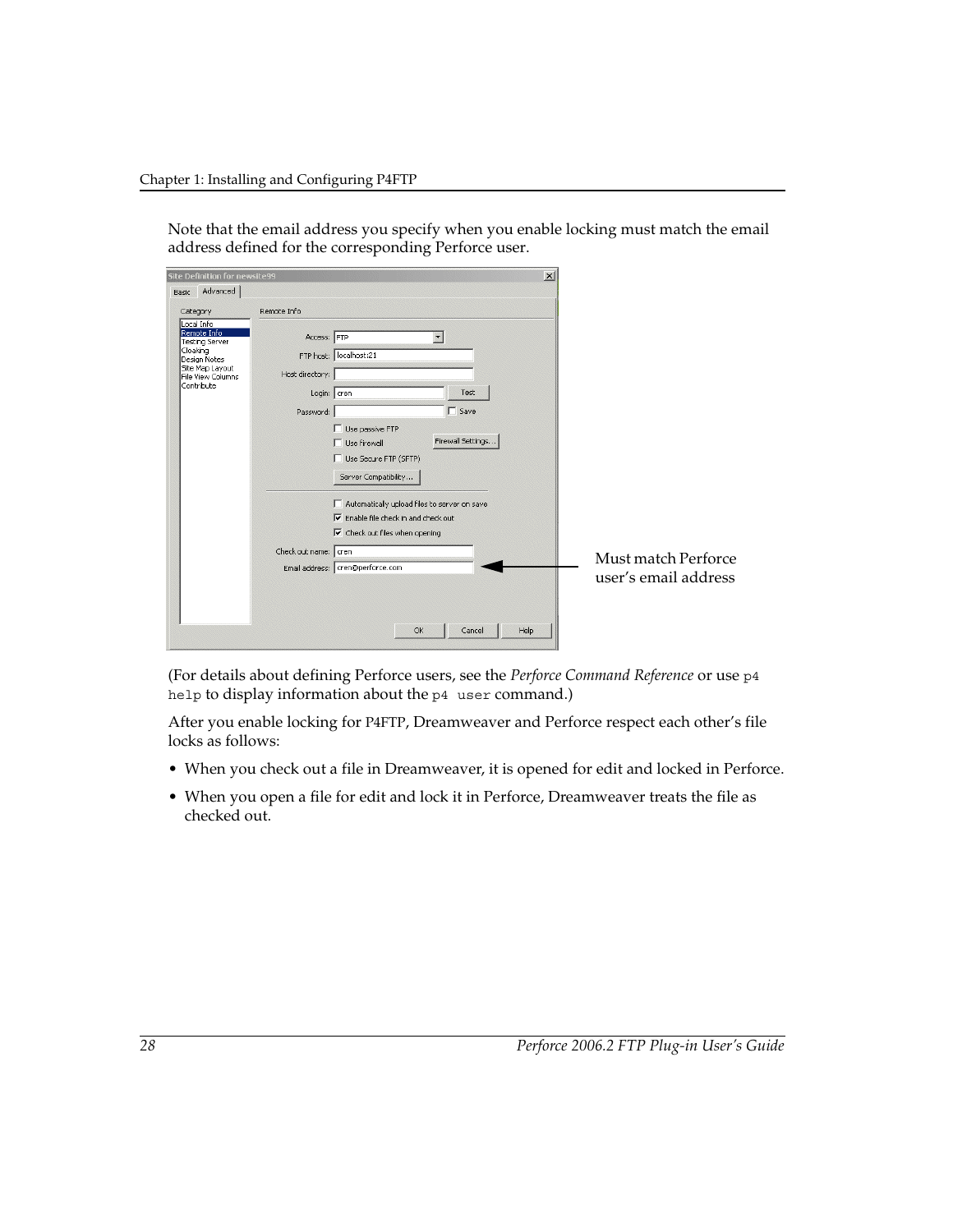## <span id="page-28-0"></span>**Updating a live web site**

You can configure Dreamweaver and P4FTP so that, when you check a file in using Dreamweaver, a live Web site is automatically updated. To set up automatic updating, you use the autosync option to sync files from a depot to a Web server root. As you check in files using Dreamweaver, they are synced to the Web site and become live.

To set up a Web site so that, when you check files in using DreamWeaver, your live Web site is automatically refreshed, perform the following steps. This procedure assumes you already have a Web site created.

To configure automatic update, perform the following steps:

1. Create an ftp- client workspace for your Perforce user (example: ftp-tonyz).

This workspace can be rooted anywhere on your machine -- it's a scratch area for P4FTP.

2. Create a web site client workspace, rooted in the content area of your web server.

Example: if your web server is Microsoft IIS and you are creating a web site for Compass Adventures, create a workspace named compass-website., specifying the workspace root as C:\Inetpub\wwwroot

- 3. In the web server root, set up the web site files and verify that you can view them using a browser.
- 4. Using P4V or the p4 command-line client, add the files to the depot (using the web site client workspace you created in step 2).

For example, add the files to the depot so they reside in //depot/Compass\_WebSite/...

5. On the Web server machine, set P4CLIENT to the web site client workspace and start p4ftpd. For example, if your Perforce server is running on myserver:1999, issue the following command:

p4ftpd -O dwlocking -O syncspec=//depot/Compass\_WebSite/... -p myserver:1999

By default, p4ftpd autosyncs every hour. To specify a different interval, use the -O syncdelay option.

6. Copy the web site files to a location on your machine where you intend to edit them using Dreamweaver (not in a client workspace). For example, copy the files to: C:\Program Files\Macromedia\Dreamweaver 4\Compass WebSite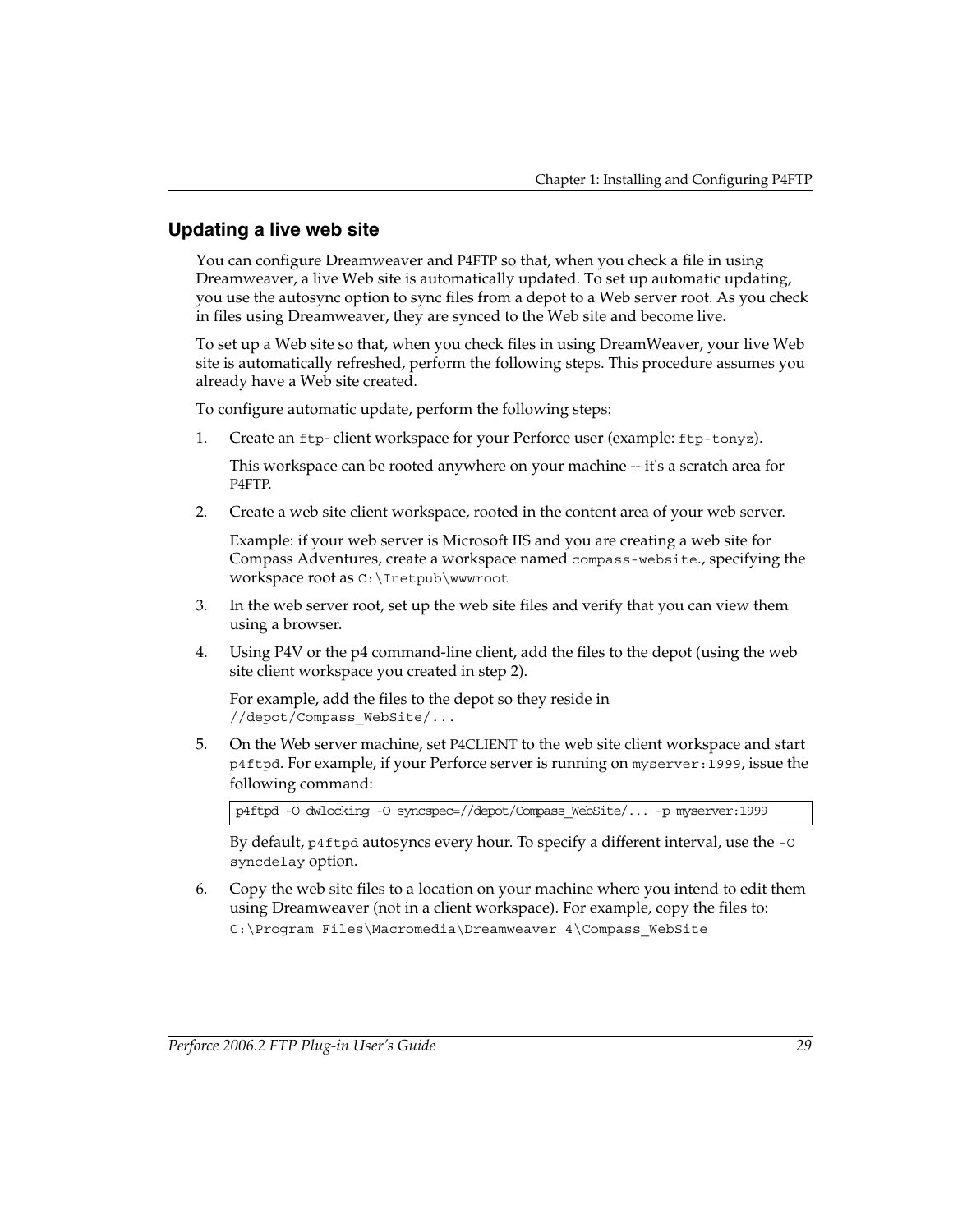- 7. In Dreamweaver, define a web site (choose **Manage Sites>New Site..**.) using the following settings:
	- Local info:

**Local root folder**: the location where you want to edit files with Dreamweaver. For example: C:\Program Files\Macromedia\Dreamweaver 4\Compass\_WebSite

• Remote info:

**Access**: FTP

**FTP host:** machine and port where p4ftpd is running.; for example mywebserver:21

**Host directory**: relative path to website files in depot, specified using local syntax. Leave blank if your web site files are located in a folder at the top level of the depot.

**Login**: your Perforce user name.

Enable check-in/check-out and fill in name and email.

- 8. Save your settings.
- 9. Right-click the top-level folder in the right pane and choose **Put**. Dreamweaver populates the left (Remote Site) pane.

Your web site is now configured so that, when you check a file in using Dreamweaver, it is also synced to the website root and therefore live.

The preceding approach uses a single instance of p4ftpd to support Dreamweaver checkin and to sync the web site. Alternately, you can use separate instances of p4ftpd for each purpose. Again, the instance that syncs the web site must reside on the machine where the web site files reside.

## <span id="page-29-0"></span>**Troubleshooting notes: adding files**

If you check new files into a directory that does not exist in your Perforce depot, Dreamweaver displays the following error dialog.



Click OK to dismiss the dialog. The depot directory is created (typically when you exit Dreamweaver).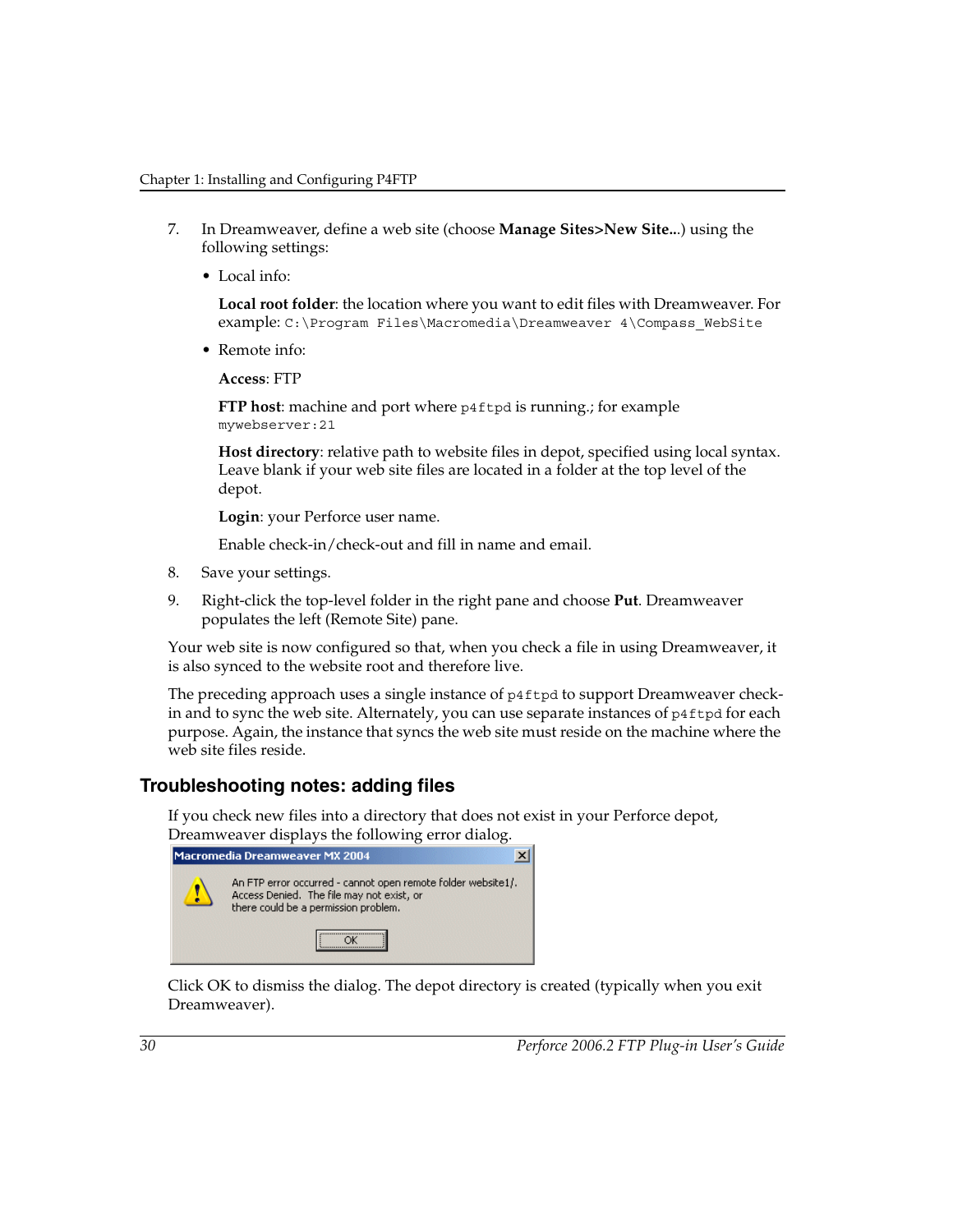# <span id="page-30-0"></span>**Configuring HoTMetal PRO 6.0**

<span id="page-30-3"></span>To configure SoftQuad's HotMetal Pro to access web site files in a Perforce depot, perform the following steps. (P4FTP must be running.)

- 1. Choose **Tools>Sites...**
- 2. Specify the name for your new site.
- 3. On the Choose Connection Method dialog, click the **I connect to my site via FTP radio button** and click Next.
- 4. On the FTP settings dialog specify the following:
	- **Host Name**: the computer where P4FTP runs
	- **User ID**: your Perforce user ID
- <span id="page-30-4"></span>5. If you intend to run P4FTP on a port other than the default (21), click **Advanced FTP Settings...** and specify the port on the **Advanced FTP Settings** dialog.
- 6. On the **Choose FTP Default Folder** dialog, specify the depot location for your web site. Example: depot/websites. The depot location must already exist. Note that, if P4FTP is running, you can click the browse button and browse the depot to specify the location.

<span id="page-30-2"></span>After you finish configuring the site, you can create projects and transfer files between your computer and the Perforce depot.

# <span id="page-30-1"></span>**Configuring Hot Dog Professional 6**

To obtain access to files in a Perforce depot using Hot Dog Professional 6, define a remote site as follows. (P4FTP must be running.)

- 1. Choose **Open Remote...** The Open dialog is displayed.
- 2. Double-click **Add Internet Site**. The Internet Site Wizard is launched.
- 3. In the **What is your Server Address?** field, specify the computer where P4FTP is running.
- 4. In the **What is your Login Name?** field, specify your Perforce user name. (If you have a password, specify it in the **What is your Password?** field.). Click **Advanced**.
- 5. In the **Advanced Server Details** dialog, specify the port number on which P4FTP is configured to listen (the value specified with the  $p4ftpd -1$  flag).

After you configure the remote site, you can access the files in the depot by choosing **Open Remote** and double-clicking the site.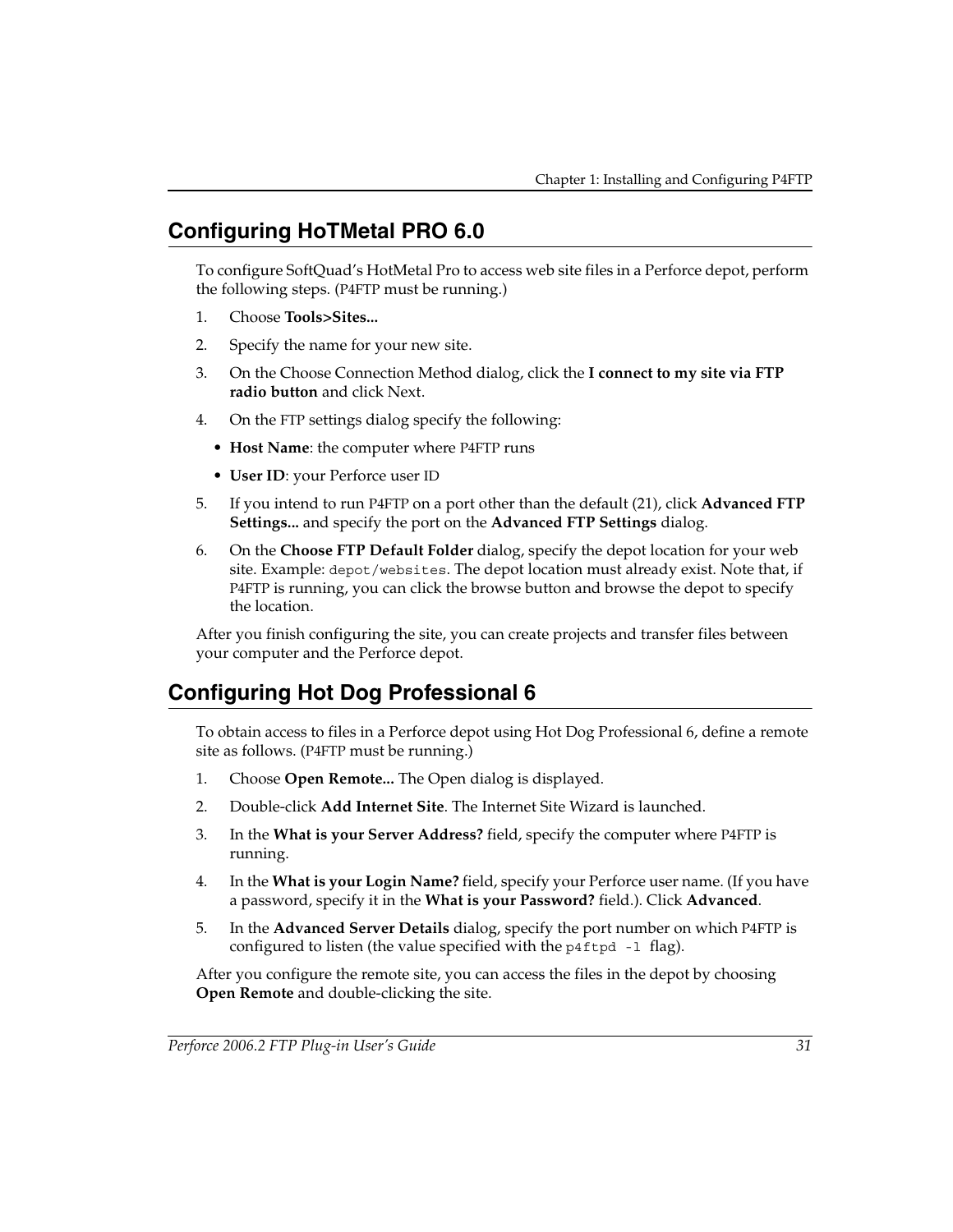# <span id="page-31-0"></span>**Configuring AceHTML**

<span id="page-31-1"></span>To use P4FTP with AceHTML, you must install AceFTP. To configure access to a Perforce depot, run AceFTP and configure a remote site as follows. (P4FTP must be running.)

- 1. Choose **File>Connect**. The **Session Properties** dialog is displayed.
- 2. On the **General** tab, make the following entries:
	- **Host Name**: the name you want to assign to the host
	- **Host Address**: the fully-qualified domain name of the computer where P4FTP is running
	- **User ID**: your Perforce user name.
- <span id="page-31-2"></span>3. Click the **Additional** tab and enter the port number on which P4FTP is configured to listen (the value specified with the  $p4ftpd -1$  flag).
- 4. Click **Connect**.
- 5. If prompted, enter your Perforce password.

AceHTML displays the depot contents in its right pane. Use the **Edit** menu **Upload files** and **Download files** commands to transfer files between the depot and your client computer.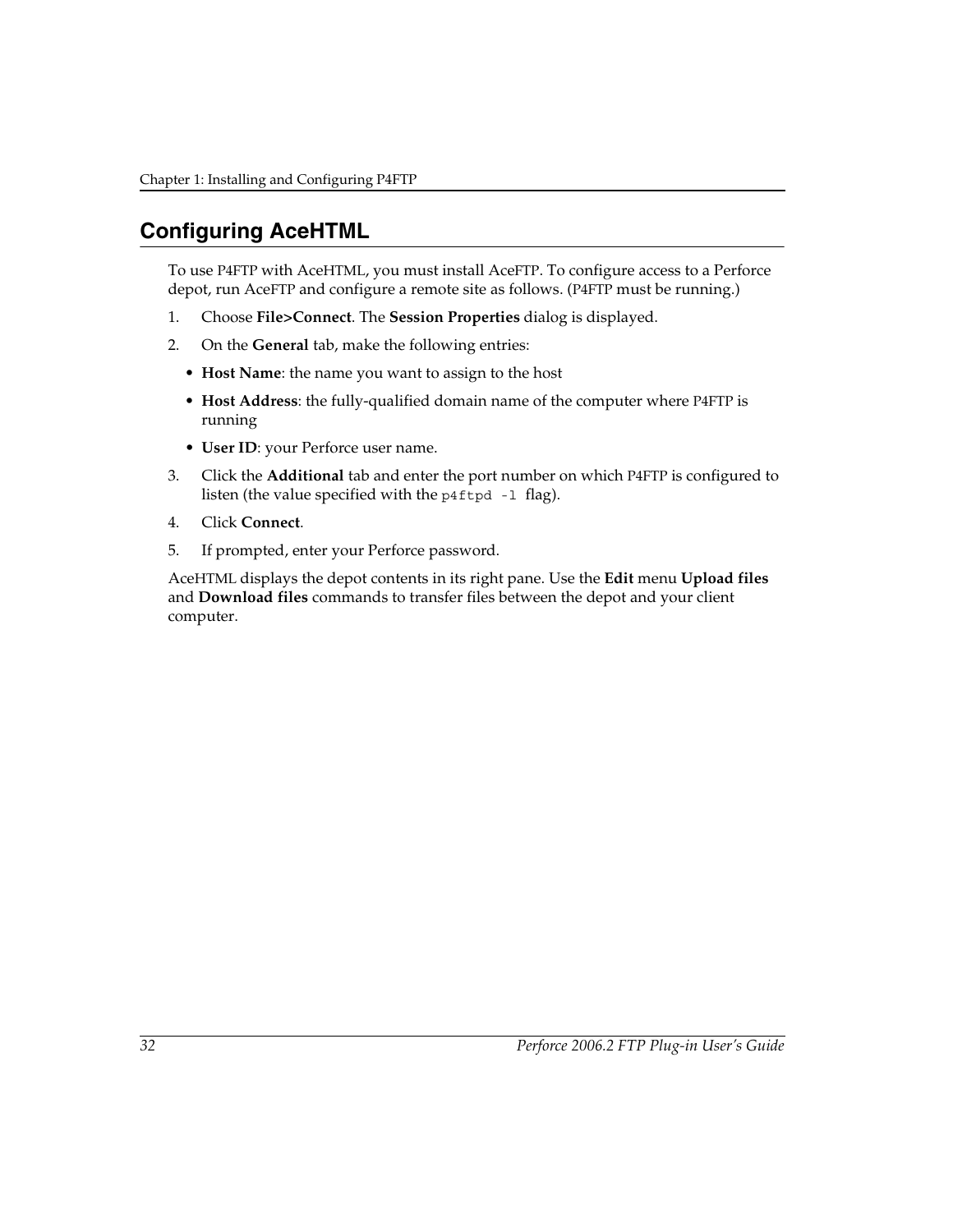# <span id="page-32-0"></span>**Chapter 2 Troubleshooting P4FTP**

This chapter provides information to help you determine what to do if a P4FTP does not succeed or you do not understand the results of an operation.

## <span id="page-32-8"></span><span id="page-32-1"></span>**Error messages**

## <span id="page-32-2"></span>**Cannot make connection to host**

Make sure:

- P4FTP is running.
- You are connected to the FTP server (Dreamweaver)
- You entered your Perforce user name in the web site's remote configuration (Dreamweaver).

## <span id="page-32-3"></span>**Cannot open remote folder**

(Dreamweaver) The folder specified as the Host directory in a site's remote configuration does not exist, or the Perforce client specification Host field specifies a computer other than the one where P4FTP is running.

## <span id="page-32-4"></span>**Can't clobber writable file**

(Dreamweaver) Verify that your client workspace directory does not reside in your web site's local root, or vice versa.

## <span id="page-32-5"></span>**Error opening local file**

You are attempting to get a file when a read-only copy already resides on your computer. (Perforce sets a file's protection to read-only when you do not have the file open for edit.)

# <span id="page-32-6"></span>**Other questions**

## <span id="page-32-7"></span>**Why aren't my Dreamweaver files visible in Perforce?**

When you use P4FTP to connect Dreamweaver to a Perforce depot, your changes are made when you disconnect from the remote site (choose **Site>Disconnect**). If you are monitoring changes to the depot using P4Win, for example, refresh its display after you disconnect and your Dreamweaver changes are displayed.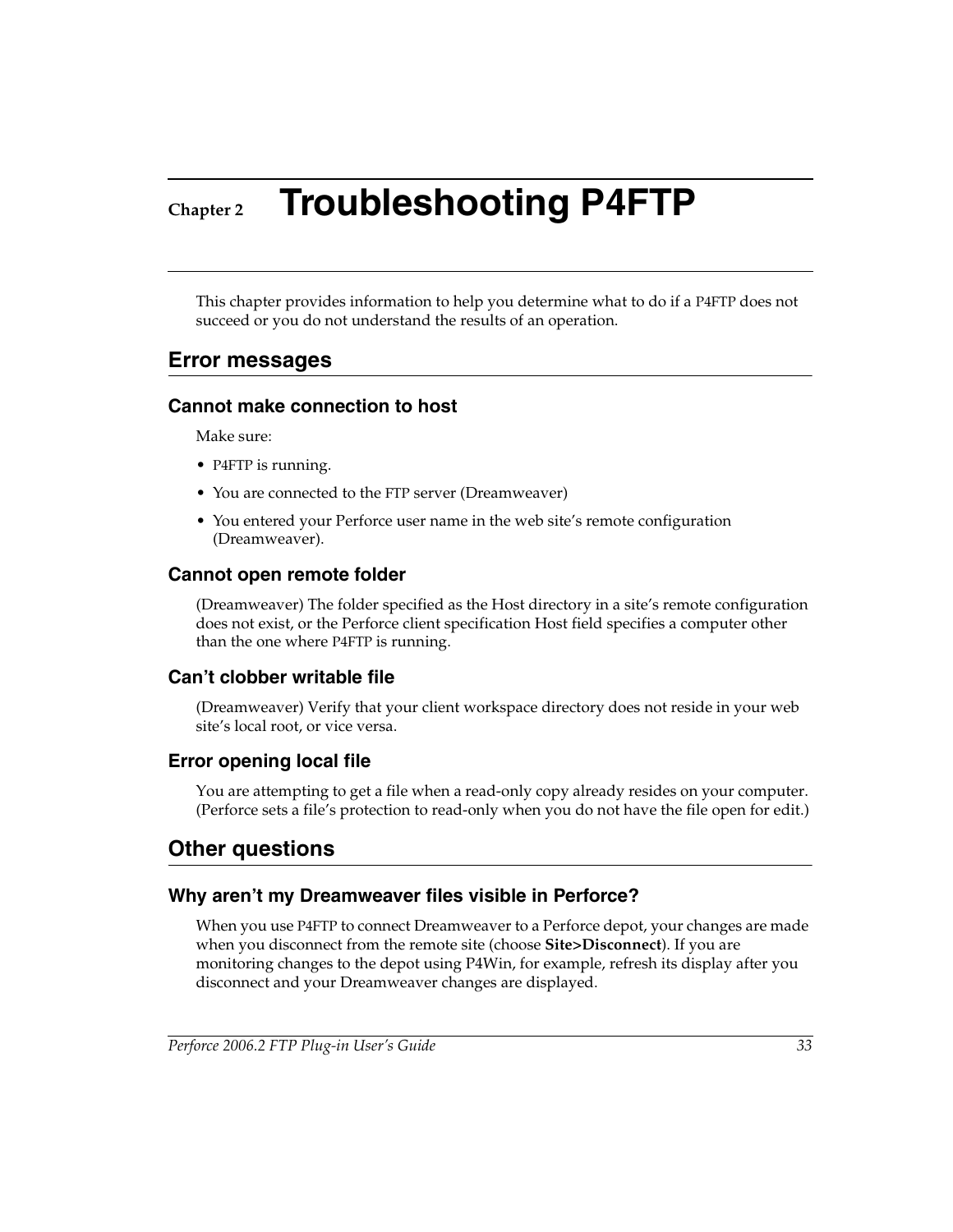## <span id="page-33-0"></span>**I created a directory using FTP and it disappeared - why?**

If you connect to P4FTP using a command-line FTP client and use the MKDIR command to create a directory in a Perforce depot, Perforce removes that directory when you disconnect unless the directory contains files. To ensure that the directory remains, you can use the FTP "put" command to upload a file to it. Note that the file you upload is added to the Perforce depot when your FTP client disconnects from p4ftpd.

### <span id="page-33-1"></span>**My command-line FTP client/Dreamweaver froze after connecting/prompting for P4FTP - why?**

Windows computers: if you started P4FTP from a DOS window, check whether characters have been selected in the startup window. To unselect the characters (and unfreeze the FTP client), click in the window where you started P4FTP and press Enter.

## <span id="page-33-2"></span>**Why do I have .lck files in my workspace/depot?**

If you enable Checkin/Checkout, Dreamweaver creates .lck files in your workspace when you check files out and deletes the .lck files when you check files in. However, for Dreamweaver locking to work correctly with P4FTP, you must also enable Dreamweaver locking (specify the  $\sim$  0 dwlocking option) when you start p4ftpd. If you do not enable Dreamweaver locking, P4FTP automatically checks in the .lck files along with the associated HTML files.

<span id="page-33-4"></span>Fix: restart p4ftpd, specifying the -0 dwlocking option. To remove all .1ck files from your depot, you can use the p4 obliterate command, but before doing so, be sure to observe all the precaution described in the *Perforce System Administrator's Guide*.

# <span id="page-33-3"></span>**Using a command-line FTP client**

You can use an FTP command-line client to interact with a Perforce depot through P4FTP. P4FTP also supports Perforce-related commands. To display a list of Perforce-related commands, issue one of the following commands:

- UNIX: rhelp
- Windows: remotehelp

The following Perforce-related command is supported.

<span id="page-33-5"></span>

| Command                                   | <b>Description</b>                   |
|-------------------------------------------|--------------------------------------|
| SITE REVERT <full file="" path=""></full> | Manually revert a file open for edit |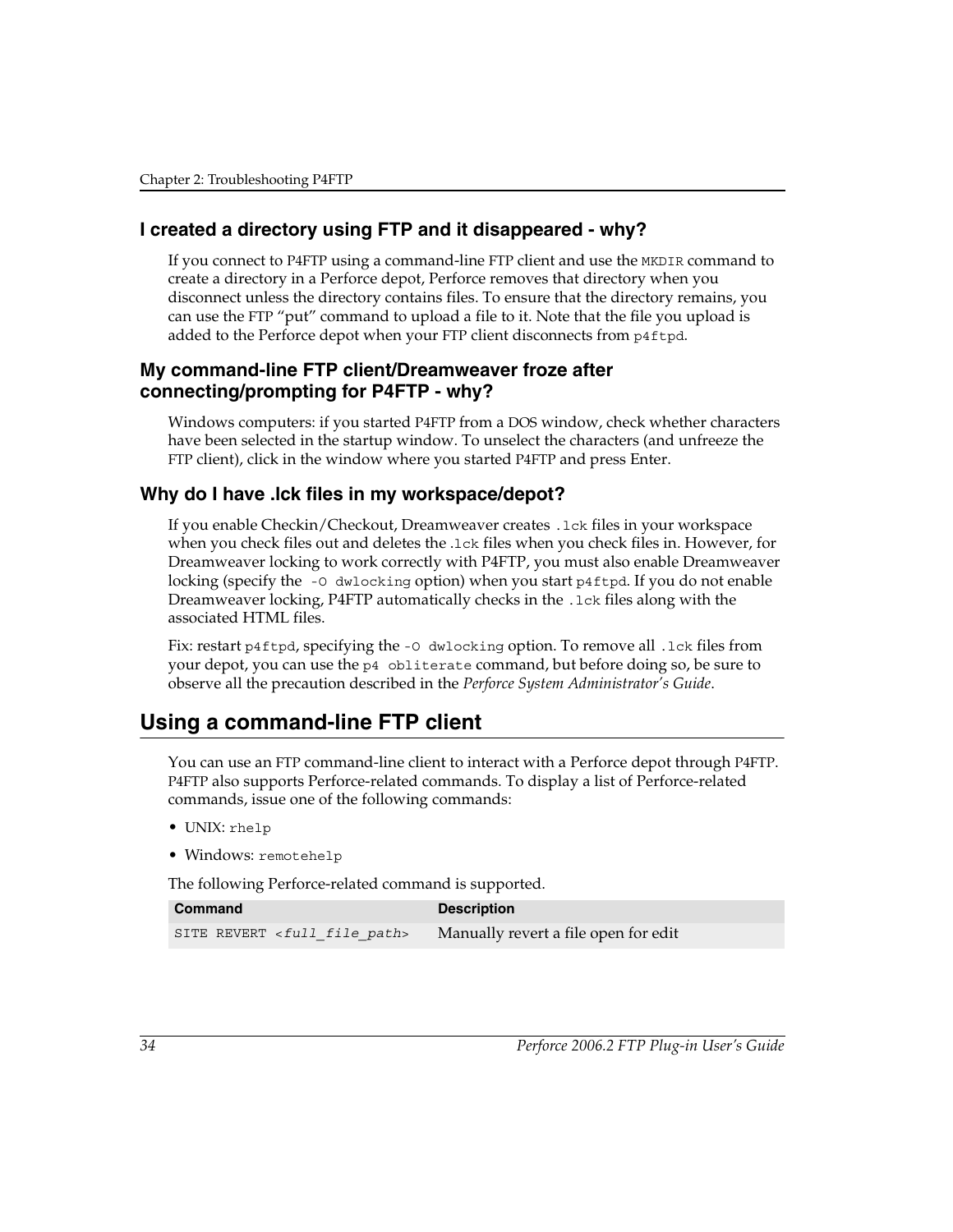# <span id="page-34-4"></span><span id="page-34-0"></span>**Chapter 3 Perforce and FTP Differences**

This chapter describes how P4FTP differs from standard FTP and from Perforce.

## <span id="page-34-1"></span>**FTP differences**

This section describes how P4FTP differs from standard FTP.

## <span id="page-34-2"></span>**How files are managed on the client computer**

In a standard FTP site, all users share access to an area of storage and, depending upon the permissions in place, they might overwrite each others' work. P4FTP uses a Perforce approach, in which each P4FTP user has a private workspace that is mapped to shared areas of the Perforce depot. When a file is uploaded, it is opened for add or edit as appropriate, and locked. When the file is submitted, it becomes the new head revision. Another user who has the same depot path in their FTP client workspace can then download the updated version of the file.

<span id="page-34-6"></span>P4FTP uses its client workspaces as temporary storage. Operations such as directory listings are performed by querying the Perforce server, and are always up-to-date.

## <span id="page-34-3"></span>**How files are transferred**

Standard FTP transfers files one at a time, and there is no facility for grouping changes. One of the key benefits of Perforce is that related changes are grouped together into changelists. P4FTP groups all changes (adds, edits and deletes) made in a single FTP session into one changelist that is submitted at the end of the session.

<span id="page-34-5"></span>The following sections describe how your files are transferred between your client computer and a Perforce depot.

#### **Saving files**

When you use the put command from an FTP client, your files are added to a Perforce changelist in preparation for submission to the depot. When you close your connection, the changelist is submitted and the files are saved to the depot.

When you use the Save or Publish feature of your web authoring tool, your files are added to a Perforce changelist in preparation for submission to the depot. When you disconnect from P4FTP, the changelist is submitted and the files are saved to the depot. Note that a newly uploaded file is not visible to other P4FTP or Perforce users until the submitting user closes its FTP connection.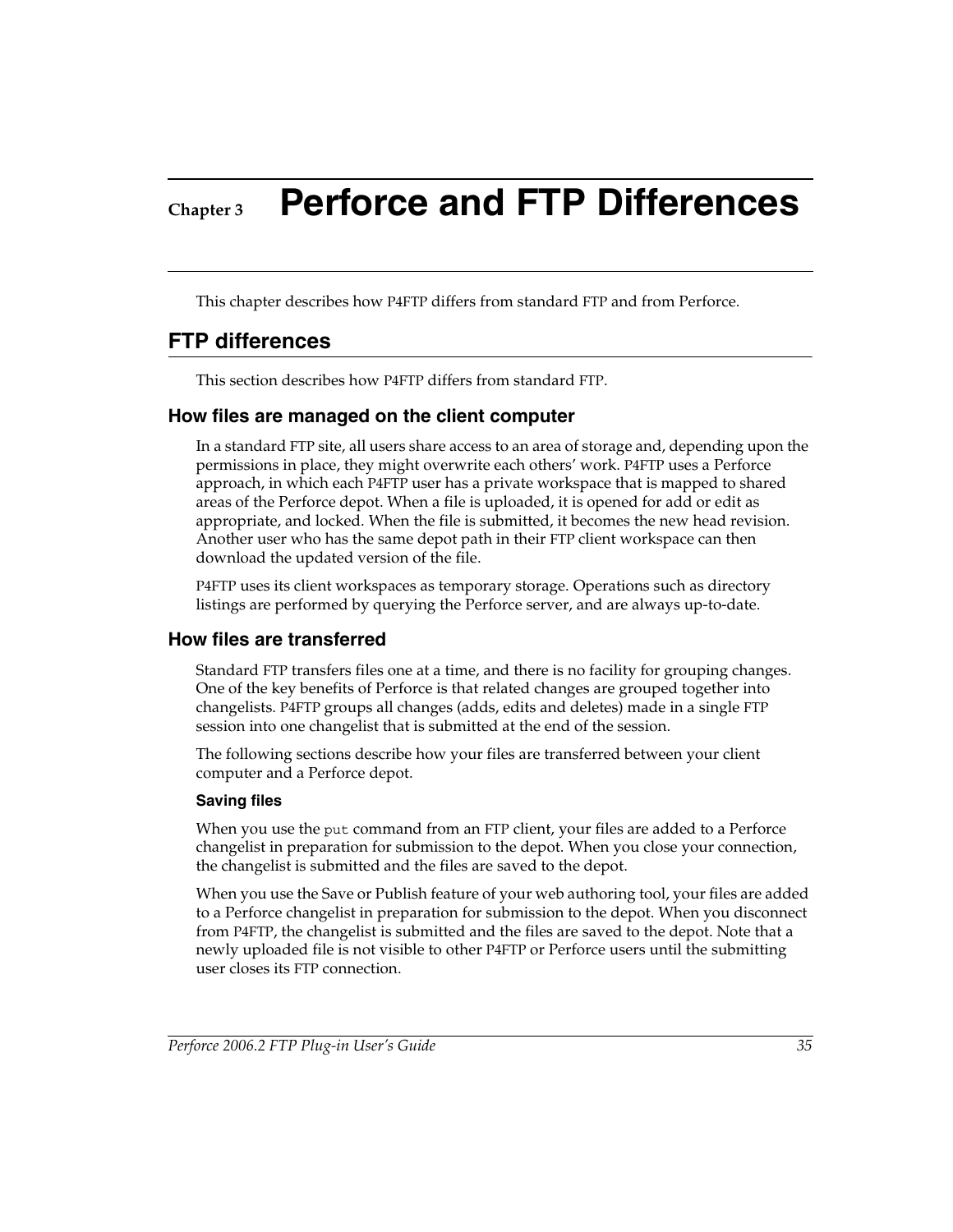#### **Getting files**

When you use the get command from an FTP client, the Open feature of your web authoring tool, or download a file using a Web browser, the files are synced from the depot to your client computer and are immediately visible on the client computer.

## <span id="page-35-0"></span>**The pwd command**

<span id="page-35-2"></span>The FTP command pwd (print working directory) normally displays the current directory on the remote computer. When you use P4FTP, the pwd command displays the Perforce depot directory but uses the client operating system convention.

For example, if you are connecting from a Windows computer to a depot on a UNIX computer, when you issue the pwd command, the working directory might be displayed as c:\p4client-test\depot.

## <span id="page-35-1"></span>**Supported FTP commands**

The following FTP commands are supported by P4FTP. The names in braces are the commands used by common FTP clients, and the uppercase names represent the actual protocol commands.

- ACCT (account)
- CDUP (cdup)
- $CWD$  (cd)
- DELE (delete / rm)
- HELP (rhelp/remotehelp)
- LIST (ls / dir)
- MDTM (modtime)
- MKD (mkdir / md)
- NLST (nlist)
- NOOP
- PASS
- PASV (passive)
- PORT
- PWD (pwd)
- QUIT (quit / bye)
- RETR (get)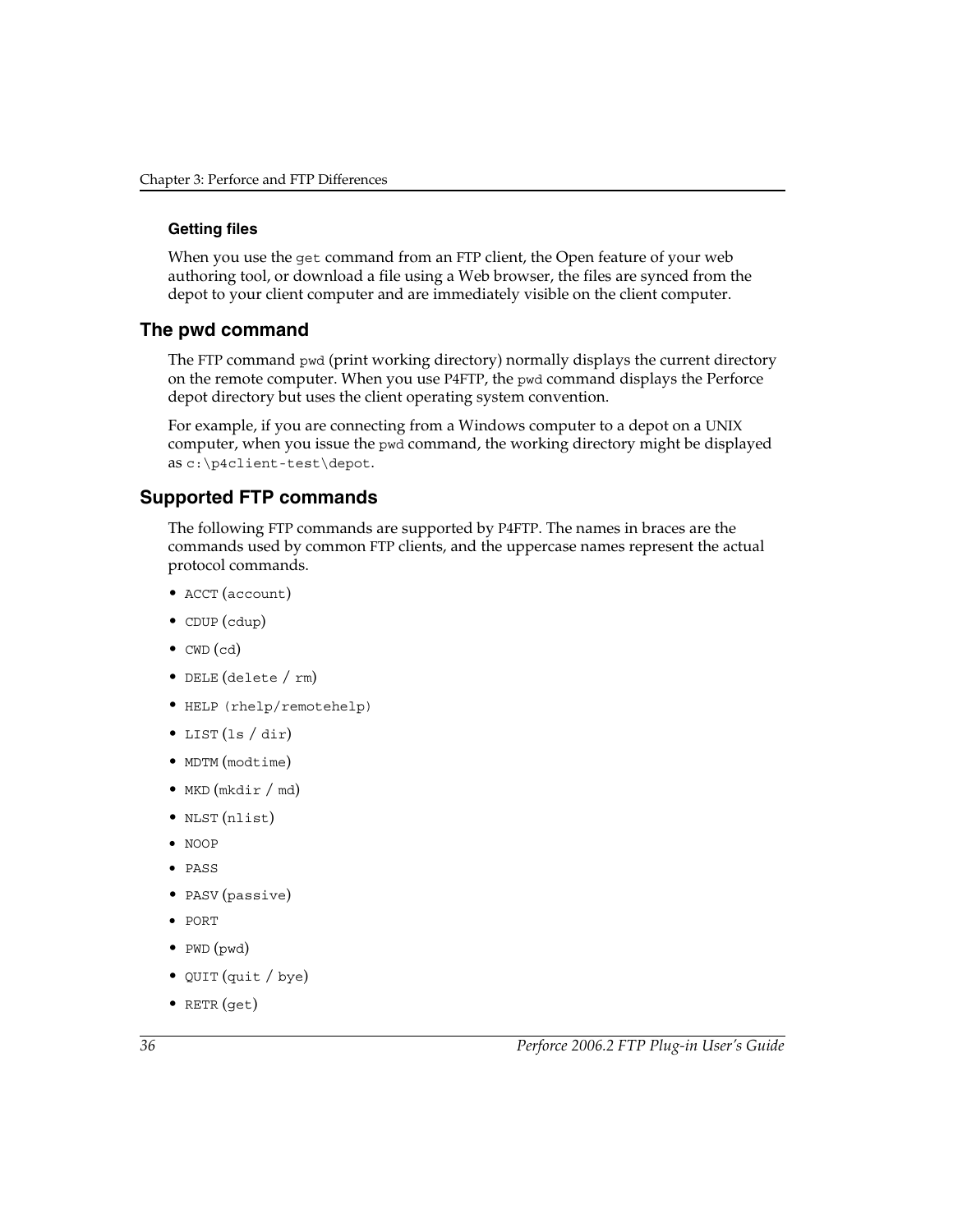- RNFR (rename)
- RNTO (rename)
- SIZE (size)
- STAT (rstat)
- STOR (put)
- STRU (stru)
- SYST (system)
- TYPE (ascii / binary)
- USER (user)
- XCDUP (cdup)
- XCWD (cd)
- XMKD (mkdir / md)
- XPWD (pwd)

## <span id="page-36-0"></span>**Perforce differences**

This section documents the differences in behavior between P4FTP and a normal Perforce client interface. Due to the nature of the FTP protocol, users of P4FTP do not have access to the full functionality provided by Perforce.

## <span id="page-36-3"></span><span id="page-36-1"></span>**Changelist numbering**

P4FTP uses only the default changelist. If a submit fails for any reason, Perforce turns the default changelist into a numbered changelist. To ensure that files opened under numbered changelists do not become abandoned, P4FTP consolidates all files opened on a client into the default changelist. Users can resolve most problems by simply retrying, without the assistance of an administrator.

## <span id="page-36-2"></span>**Changelist descriptions**

Due to the design of the FTP protocol, P4FTP cannot prompt the user for a description when a changelist is submitted, so a default description is used. If the ability to describe changelists is important to you, use the P4 command line client or P4V.

To override the default change description, specifying the desired description using the t command line flag when you start P4FTP.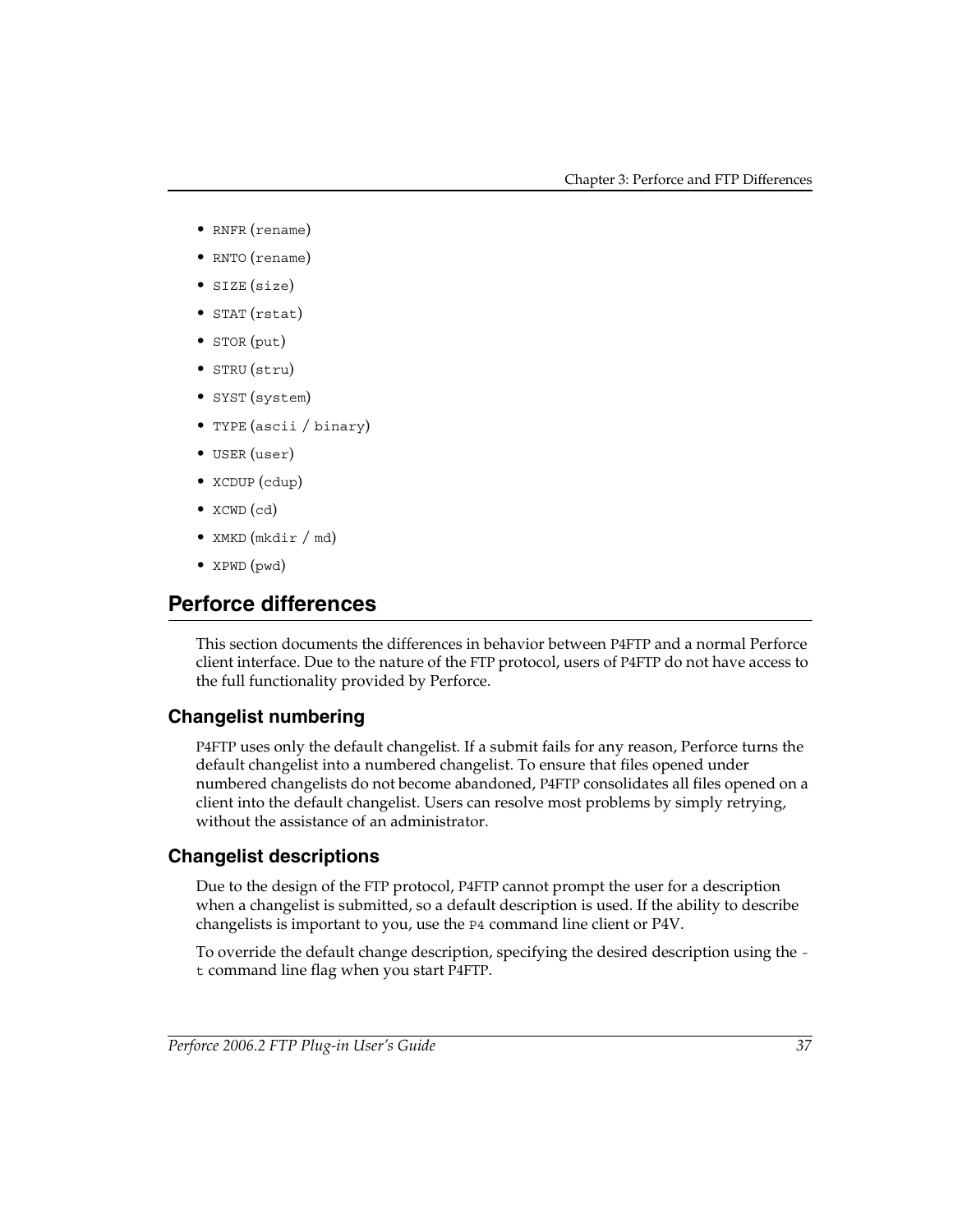## <span id="page-37-0"></span>**Filetypes**

For new files being uploaded to the server, P4FTP uses the Perforce filetype detection mechanism to determine whether a file is a text file or a binary file. For files that already exist on the server but are being updated, P4FTP uses the filetype of the previous revision so that files marked as ktext or binary+S, for example, retain this type of information.

## <span id="page-37-1"></span>**Workspace management**

A standard Perforce client workspace is populated with revisions of files in the depot, and is periodically synced to the head revision to obtain changes made by other users. Because P4FTP uses its client workspace only for temporary storage, users do not need to sync to keep the workspace up to date.

P4FTP stores the following types of files in client workspaces:

- Files uploaded by the user and open for add or edit
- Files being downloaded to the user and synced to the head revision

The client workspace used by P4FTP provides:

- An isolated area of temporary storage.
- An identifier for Perforce to use to track open files and submissions.
- A workspace that an administrator can use to correct errors.

After every successful submission, all files in the submitted changelist are removed from the client workspace using p4 sync filename#none. When a user requests a file from P4FTP using the FTP get command, P4FTP retrieves the head revision of the file from the depot, transfers it to the user and then removes it from its workspace by syncing it to #none. This feature enables large areas of the depot to be mapped without wasting disk space.

The only files that are typically present in the client workspace are files that the user is actively using. To prevent empty directories from cluttering the client workspace, you enable the rmdir option when you create clients specifications.

To diagnose client workspace problems, use the p4 command or P4V.

## <span id="page-37-2"></span>**Concurrency**

All files opened for add or edit and delete are locked by P4FTP to prevent other users from submitting their change first and thereby denying P4FTP access to the head revision. If a file is locked when a user tries to upload it using P4FTP, permission is denied until the lock is released.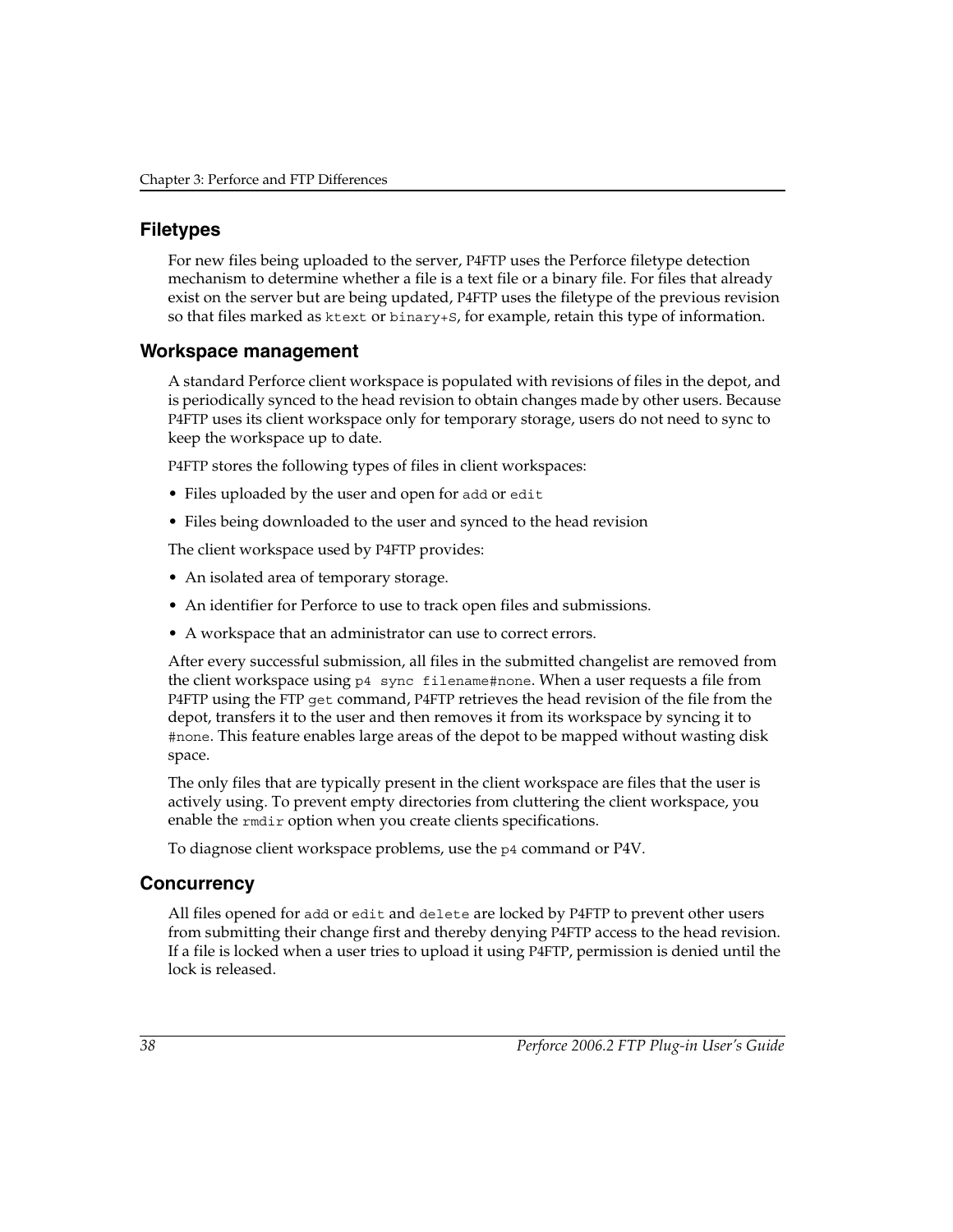## <span id="page-38-0"></span>**Standards compliance and limitations**

P4FTP is broadly compliant with the requirements of RFC 959 and RFC 1123. RFC 959 specifies that, though the telnet protocol is used on the FTP control channel, it is not the intention that the entire telnet protocol be implemented on this channel. RFC 1123 clarifies this requirement by stating that FTP servers must support the telnet IP and SYNCH commands and, although they are not required to support telnet option negotiation, they should be capable of refusing option requests (that is, responding with DONT/WONT).

P4FTP does not currently recognize any telnet option negotiation. (Few, if any FTP clients use this option negotiation.)

Note the following limitations:

- P4FTP contains no support for restarting FTP transfers. All transfers must transfer the entire file.
- P4FTP contains no support for appending to files as specified in the RFCs.
- Symbolic links appear in directory listings, but attempts to download linked files result in an error.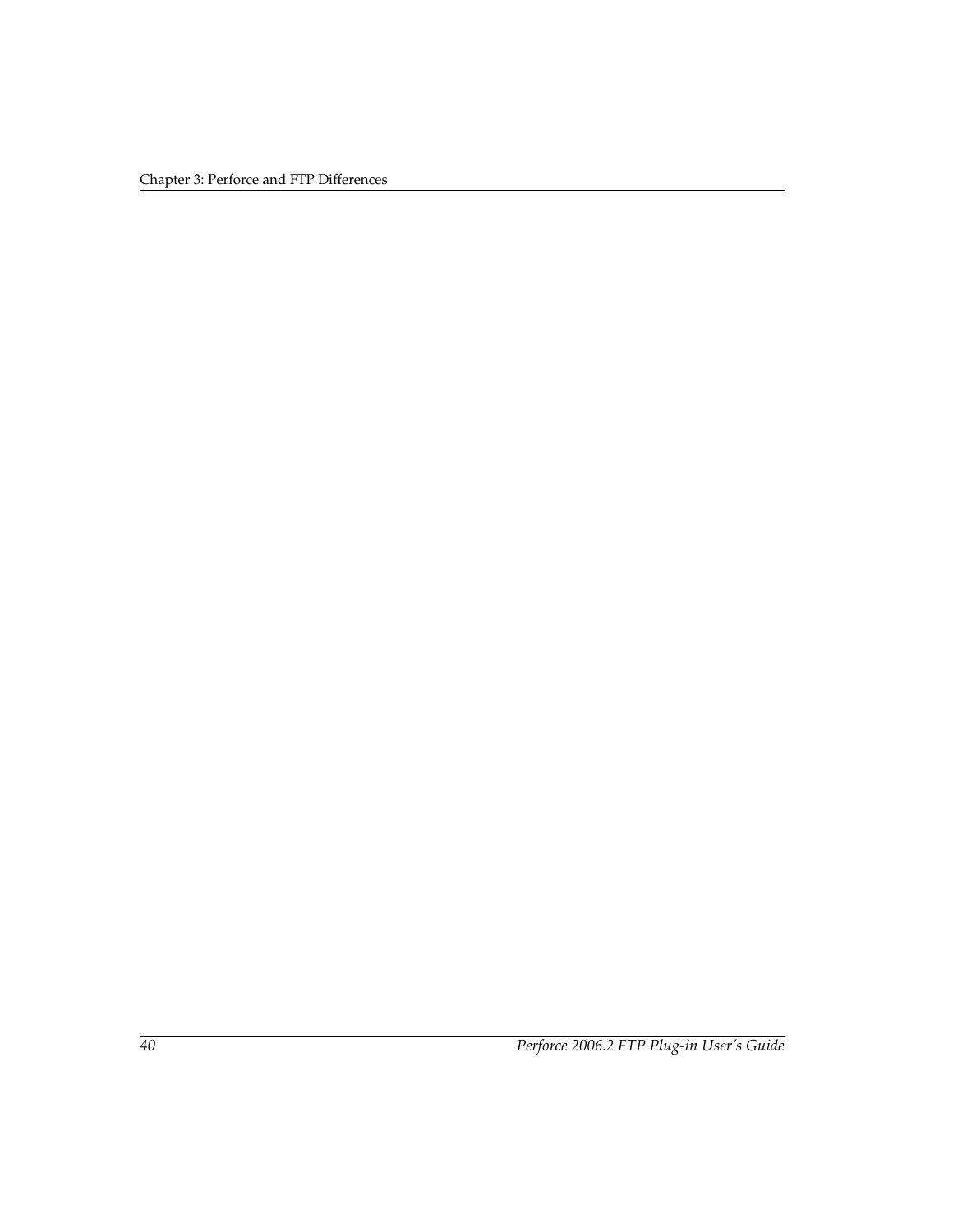# <span id="page-40-0"></span>**Index**

#### **A**

AceHTM[L 32](#page-31-1) **C** changelist [10,](#page-9-1) [35,](#page-34-5) [37](#page-36-3) client templat[e 17](#page-16-1) client workspac[e 35](#page-34-6) config file[s 18](#page-17-2) **D** daemon process p4ftpd a[s 22](#page-21-1) description overriding default changelis[t 10](#page-9-1) Dreamweaver [24–](#page-23-2)[28](#page-27-0) **E** environment variable[s 21](#page-20-1) error message[s 33](#page-32-8) **F** file lockin[g 27](#page-26-2) ftp- client specificatio[n 13,](#page-12-0) [16](#page-15-0) **H** Hot Dog Professional [6 31](#page-30-2) HoTMetal PRO 6.[0 31](#page-30-3) **L** .LCK fil[e 27,](#page-26-3) [34](#page-33-4) locking file[s 27](#page-26-4) **M** macros changelist description[s 10](#page-9-1) **P** P4FTPCHANGE [18](#page-17-3) P4FTPLOG [18](#page-17-4) P4FTPPORT [18](#page-17-5) P4FTPPREFIX [18](#page-17-6) P4FTPSYSLOG [18](#page-17-7) P4FTPTEMPLATE [18](#page-17-8) port numbe[r 9,](#page-8-3) [11,](#page-10-1) [26,](#page-25-0) [31,](#page-30-4) [32](#page-31-2) pwd [36](#page-35-2) **R** reverting file[s 34](#page-33-5)

#### **S**

starting P4FT[P 10,](#page-9-2) [22](#page-21-2) svcinst [11](#page-10-2) **T** template client specificatio[n 17,](#page-16-1) [18](#page-17-9) **W** Windows servic[e 9,](#page-8-4) [11](#page-10-3)